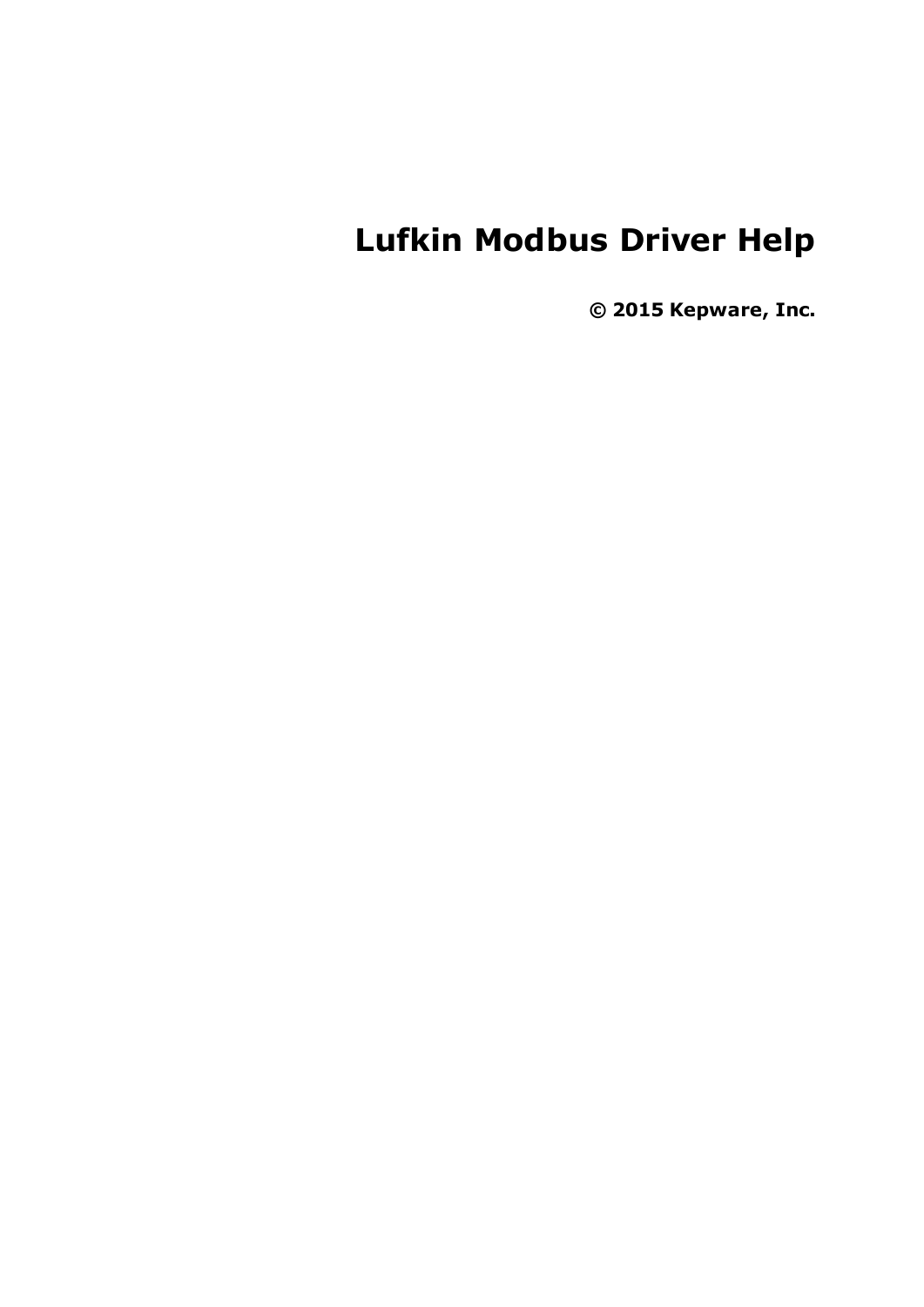# <span id="page-1-0"></span>**Table of Contents**

| Device address <address> is not supported by model <model name="">.  22</model></address>                                       |      |
|---------------------------------------------------------------------------------------------------------------------------------|------|
|                                                                                                                                 |      |
|                                                                                                                                 |      |
|                                                                                                                                 |      |
| COMn does not exist.                                                                                                            | 23.  |
|                                                                                                                                 |      |
|                                                                                                                                 |      |
|                                                                                                                                 |      |
|                                                                                                                                 |      |
|                                                                                                                                 |      |
|                                                                                                                                 |      |
|                                                                                                                                 |      |
| Unable to write to address <address> on device <device>: Device responded with exception code</device></address>                | . 25 |
| Write failed for <tag name=""> on device <device name="">. Maximum path length of <number> exceeded. 25</number></device></tag> |      |
|                                                                                                                                 |      |
| Bad address in block [ <start address=""> to <end address="">] on device <device name="">. 25</device></end></start>            |      |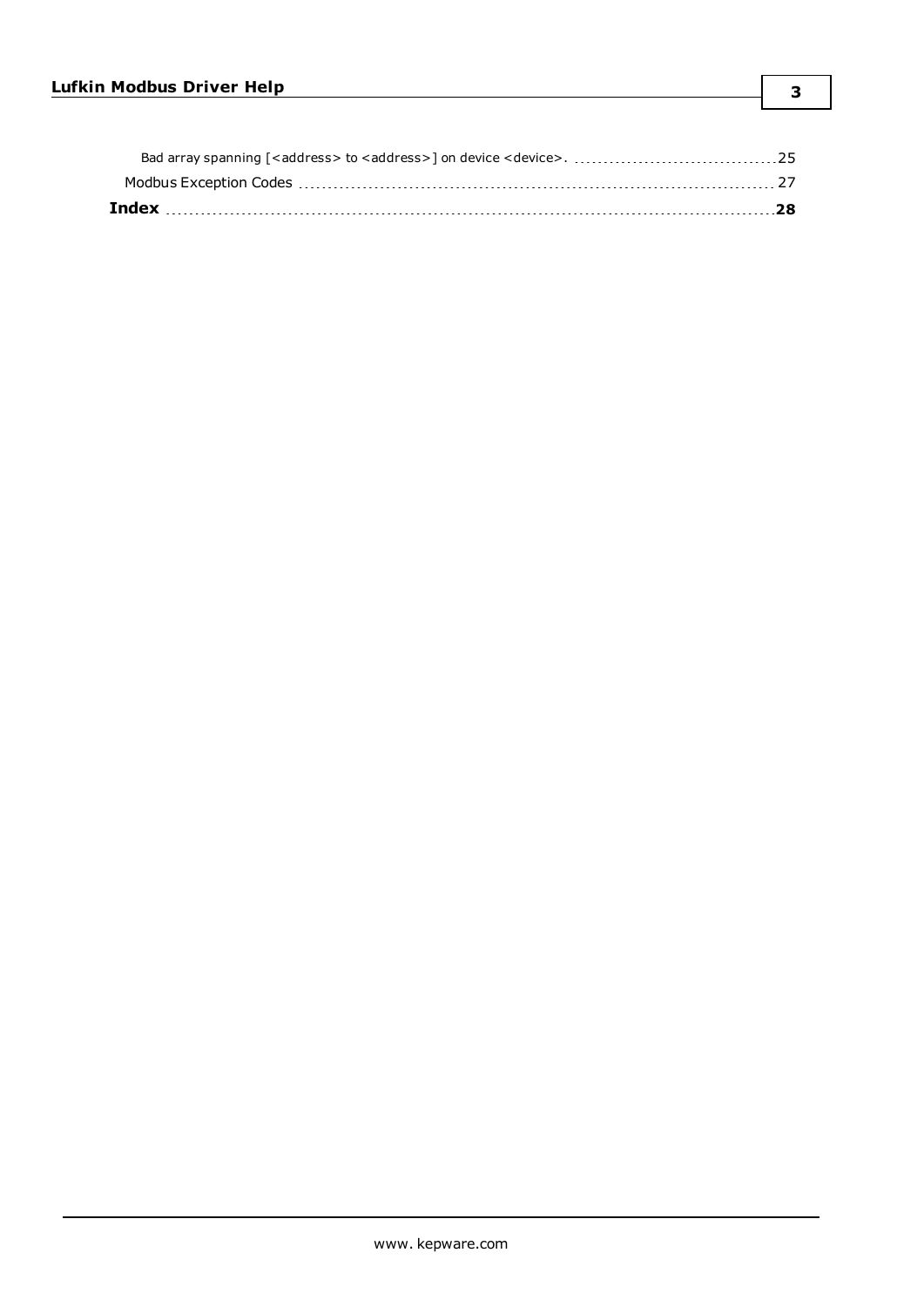# <span id="page-3-0"></span>**Lufkin Modbus Driver Help**

Help version 1.018

#### **CONTENTS**

**[Overview](#page-3-1)** What is the Lufkin Modbus Driver?

**[Channel](#page-4-0) Setup** How do I configure channels for use with this driver?

**[Device](#page-5-0) Setup** How do I configure a device for use with this driver?

**Data Types [Description](#page-15-0)** What data types does this driver support?

#### **Address [Descriptions](#page-16-0)**

How do I address a data location on a Lufkin Modbus device?

#### **Error [Descriptions](#page-20-0)**

What error messages are produced by the Lufkin Modbus driver?

# <span id="page-3-1"></span>**Overview**

The Lufkin Modbus Driver provides an easy and reliable way to connect Lufkin Modbus devices to OPC Client applications, including HMI, SCADA, Historian, MES, ERP and countless custom applications. It intended for use with serial devices that support the Extended Lufkin Automation Modbus (ELAM) protocol and the Standard MODBUS protocol.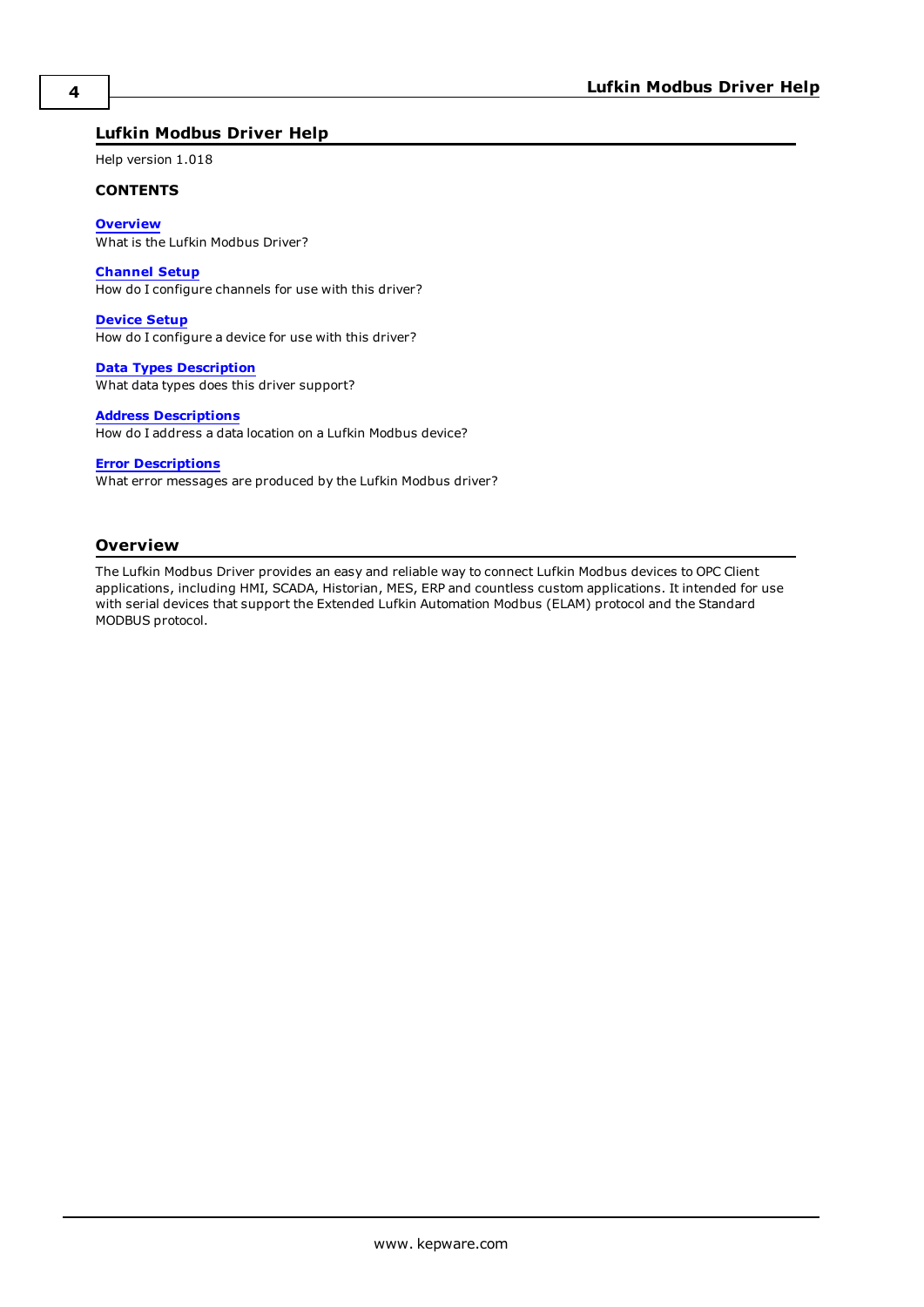# <span id="page-4-0"></span>**Channel Setup**

This driver supports multiple channel settings. For more information, refer to "What is a Channel?" in the server help file.

## **Communication Serialization**

The Lufkin Modbus Driver supports Communication Serialization, which specifies whether data transmissions should be limited to one channel at a time. For more information, refer to "Channel Properties - Advanced" in the server help file.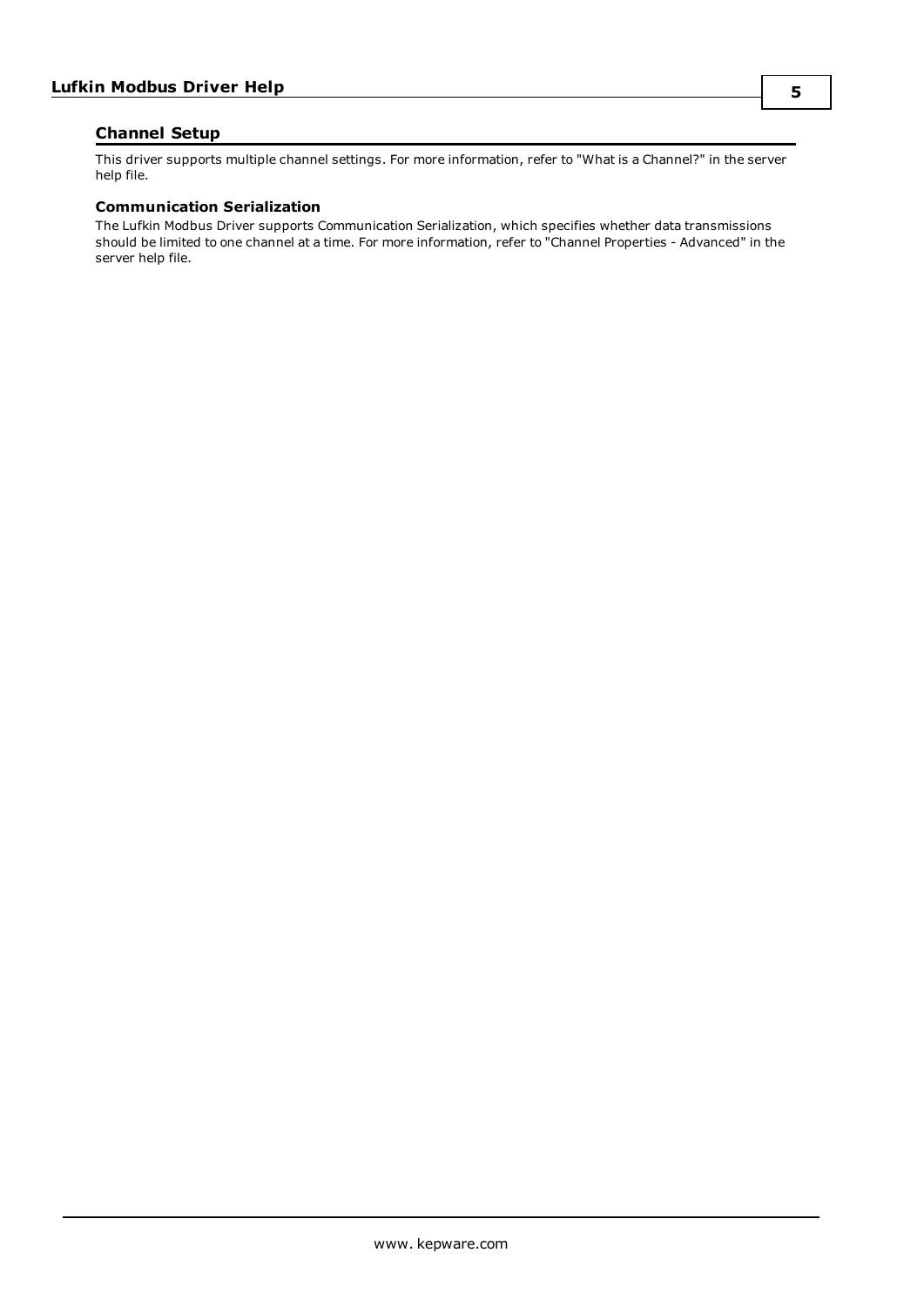# <span id="page-5-0"></span>**Device Setup**

#### **Supported Devices**

Injection Well Controller (IWC) Progressive Cavity Pump (PCP) Rod Pump Controller (RPC) Variable Speed Drive (VSD)

## **Communication Protocol**

Extended Lufkin Automation Modbus (ELAM) Standard MODBUS

#### **Supported Communication Parameters**

Baud Rate: All major Baud rates. Parity: Odd, Even, and None. Data Bits: 8. Stop Bits: 1 and 2.

**Note:** Not all of the listed configurations may be supported in every device.

#### **Maximum Number of Channels and Devices**

The maximum number of channels supported by this driver is 256. The maximum number of devices supported is 2296.

#### <span id="page-5-2"></span>**Ethernet Encapsulation**

This driver supports Ethernet Encapsulation, which allows the driver to communicate with serial devices attached to an Ethernet network using a terminal server. It may be enabled for the channel through the Communications dialog in Channel Properties. For more information, refer to the OPC server's help file.

#### <span id="page-5-1"></span>**Device ID (PLC Network Address)**

Lufkin Modbus devices are assigned Device IDs in the range 0 to 2295. When using Modbus Device ID 0, the driver will send only broadcast Write messages to remote stations. When configuring a device under the channel, setting the Device ID to 0 will place that device in broadcast mode. Only Writes will occur from this device. Reads from the broadcast device will always return zero. All other Device IDs will read and write data to and from the remote Lufkin Modbus device.

#### **Flow Control**

When using an RS232/RS485 converter, the type of flow control that is required depends on the converter's needs. Some do not require any flow control whereas others require RTS flow. Consult the converter's documentation to determine its flow requirements. An RS485 converter that provides automatic flow control is recommended.

**Note:** When using the manufacturer's supplied communications cable, it is sometimes necessary to choose a flow control setting of **RTS** or **RTS Always** in Channel Properties.

## **Manual Flow Control**

The Lufkin Modbus Driver supports RTS Manual flow control, which is used to configure the driver for operation with radio modems that require special RTS timing characteristics. For more information, refer to the OPC server's help documentation.

#### **Automatic Tag Database Generation**

Automatic Tag Database Generation is supported for the RPC and VSD device models. For more information on the Card Tags that will be created, refer to **Card [Settings](#page-12-0)**.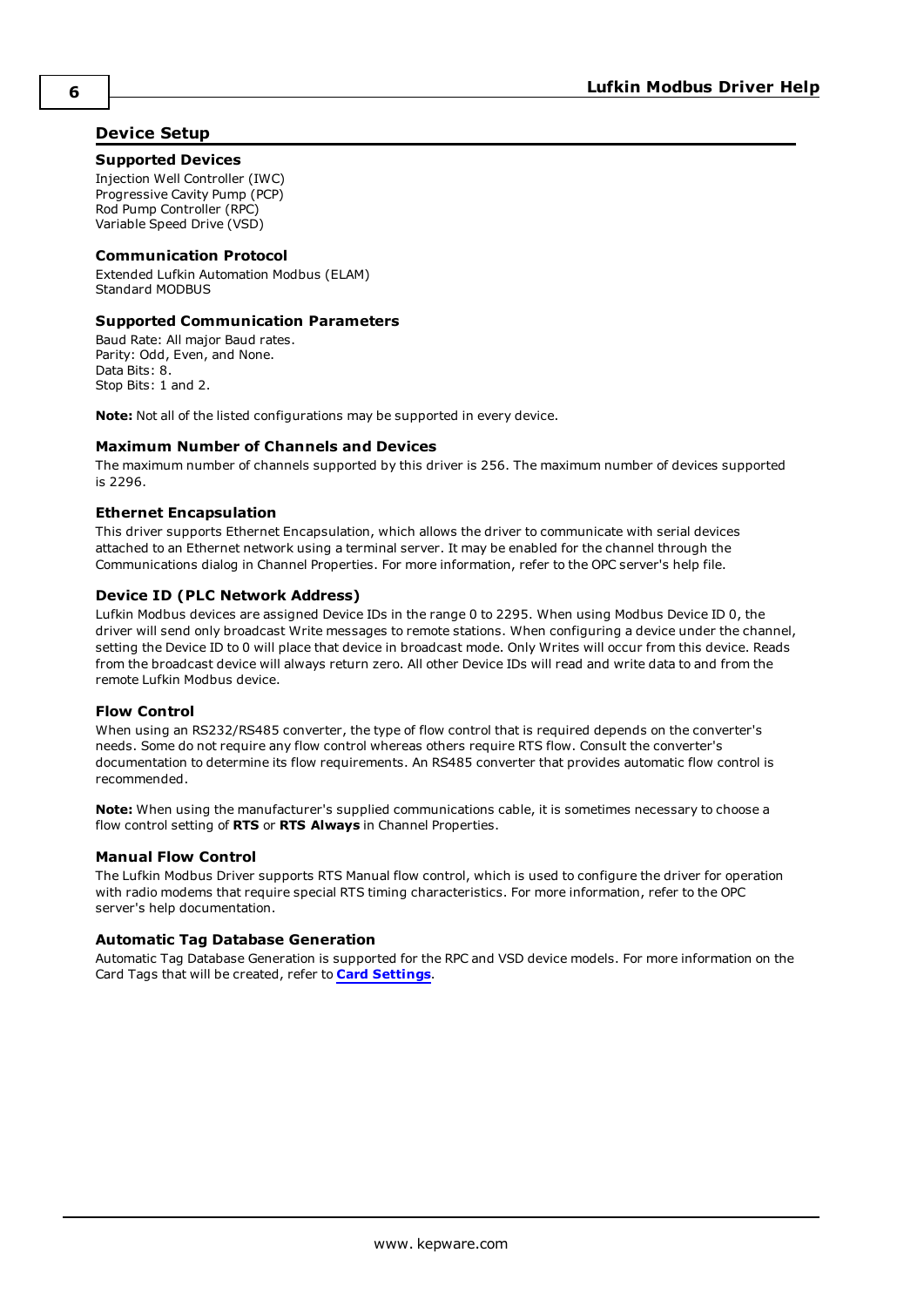# <span id="page-6-0"></span>**Cable Diagram**

For recommended wiring and cable diagrams, refer to the Modbus device manufacturer's documentation. The Modicon 984 Modbus Controller cable diagram is shown below.



# Modicon 984 Modbus Controller

# <span id="page-6-1"></span>**Modem Setup**

This driver supports modem functionality. For more information, please refer to the topic "Modem Support" in the OPC Server Help documentation.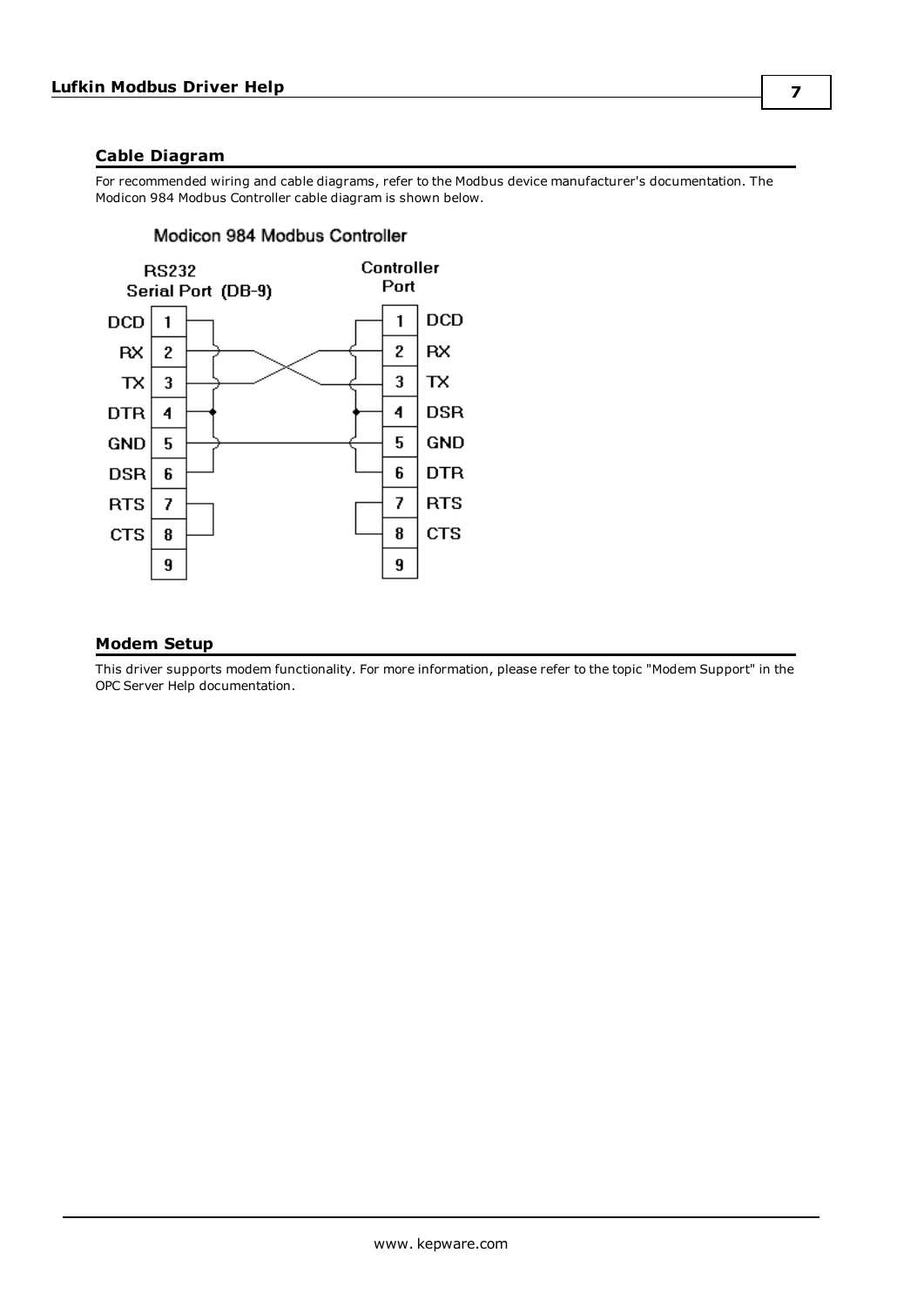### <span id="page-7-0"></span>**Block Sizes**

| New Device - Block Sizes | $\mathbf{x}$                                                                                                                                                                                                                                                                                     |
|--------------------------|--------------------------------------------------------------------------------------------------------------------------------------------------------------------------------------------------------------------------------------------------------------------------------------------------|
| 0                        | Specify the maximum block sizes when reading<br>data from this device.<br>Refer to the online help for assistance.<br>Coils (8-2000 in multiples of 8)<br>32<br>$Q$ utput:<br>32<br>÷<br>Input:<br>Registers (1-2500)<br>32<br>Internal:<br>÷<br>32<br>Holding:<br>Perform block read on strings |
|                          | $<$ Back<br>Cancel<br>Next<br>Help                                                                                                                                                                                                                                                               |

Descriptions of the parameters are as follows:

<sup>l</sup> **Coils (8-2000 in multiples of 8):** This parameter specifies the output and input coils. Coils can be read from 8 to 2000 points (bits) at a time. A higher block size means more points will be read from the device in a single request. The block size can be reduced to read data from non-contiguous locations within the device. The default setting is 32.

**Important:** Certain Firmware versions for Lufkin devices may not support requests for blocks of coils greater than 1992. It is recommended that users with projects requiring the coil block size to be set above this value contact the vendor

**Registers (1-2500):** This parameter specifies the internal and holding registers. The minimum block size is 1. The maximum block size depends on the Device ID. If the Device ID is 0 to 247, the configurable block size range is 1 to 125. If the Device ID is 248 to 2295, the configurable block size range is 1 to 2500. A higher block size means more register values will be read from the device in a single request. The block size can be reduced to read data from non-contiguous locations within the device. The default setting is 32.

**Note:** Array data is read from a device in pieces no greater than the block size that was configured for the associated function code. For example, with a configured holding register block size of 100, the tag "40001[250]" would be read from a device in three transactions of 100, 100, and 50 respectively.

<sup>l</sup> **Perform block read on strings:** When checked, this option will block read string tags (which are normally read individually). String tags will also be grouped together depending on the selected block size. Block reads can only be performed for Modbus model string tags. The default setting is unchecked.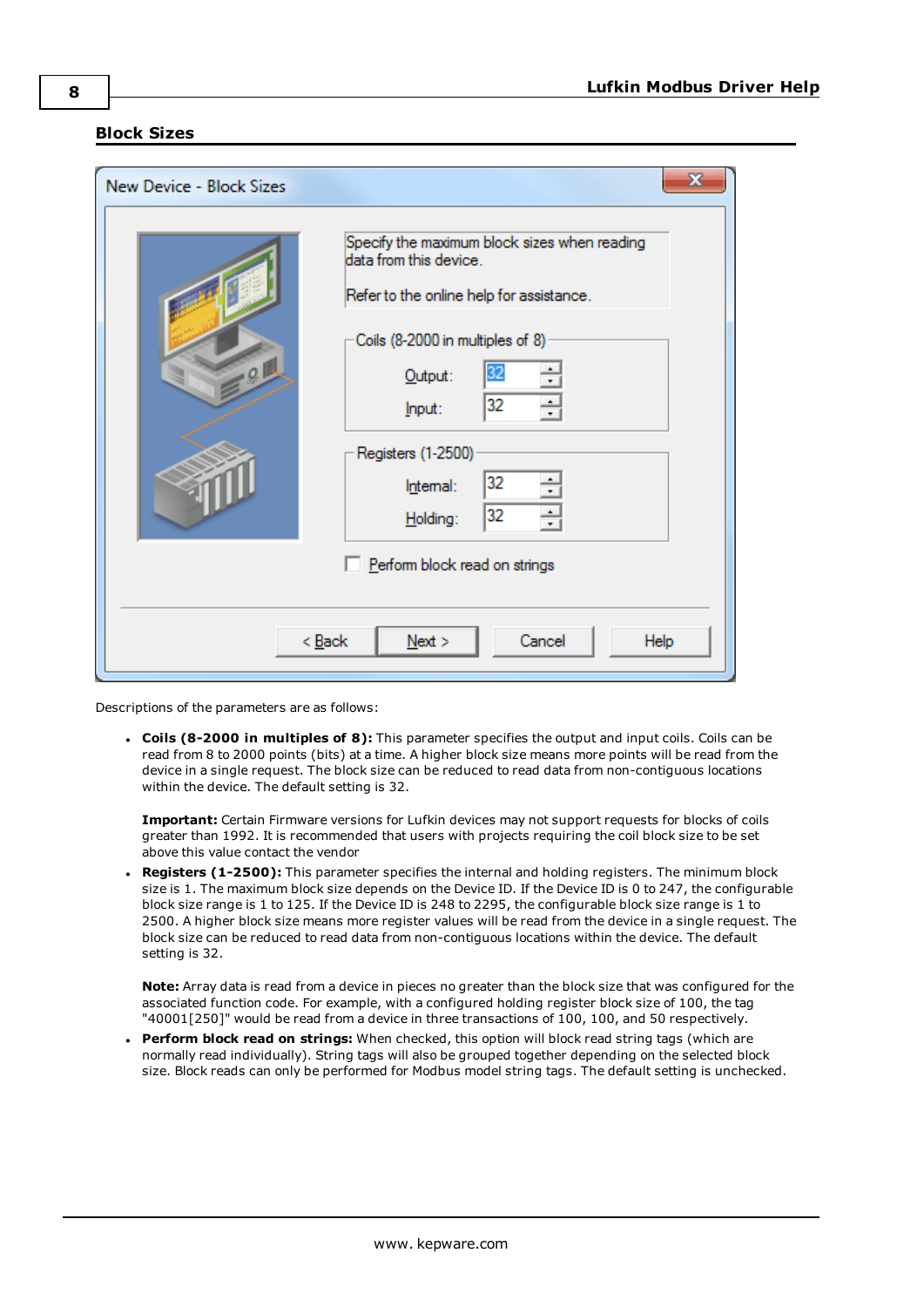# <span id="page-8-0"></span>**Data Encoding Settings**

Two consecutive registers' addresses are used for 32-bit data types. The Data Encoding Settings are used to specify whether the driver should assume the first word is the low or high word of the 32-bit value.

| x<br>New Device - Data Encoding Settings |                                                                                                                                                                                          |
|------------------------------------------|------------------------------------------------------------------------------------------------------------------------------------------------------------------------------------------|
| 10                                       | The driver can be configured with either first word<br>low or first word high for 32 bit data types.<br>Refer to the online help for assistance.<br>First word low in 32 bit data types! |
|                                          | < Back<br>Cancel<br>Next<br>Help                                                                                                                                                         |

Description of the option is as follows:

<sup>l</sup> **First word low in 32-bit data types:** When checked, the driver will use first word low in 32-bit data types and data type arrays (such as Float, DWord, Long, and LBCD). The default setting is checked.

**Note:** This setting does not apply to the Word, Short, BCD, or Double data types.

# **Data Encoding**

To determine the correct Data Encoding setting, refer to both the table below and the device's documentation. For most devices, the default setting is acceptable.

| Data Encoding Setting | <b>High Word</b> | <b>Low Word</b> |
|-----------------------|------------------|-----------------|
| Checked               | (3116)           | (15.0)          |
| Unchecked             | (150)            | (3116)          |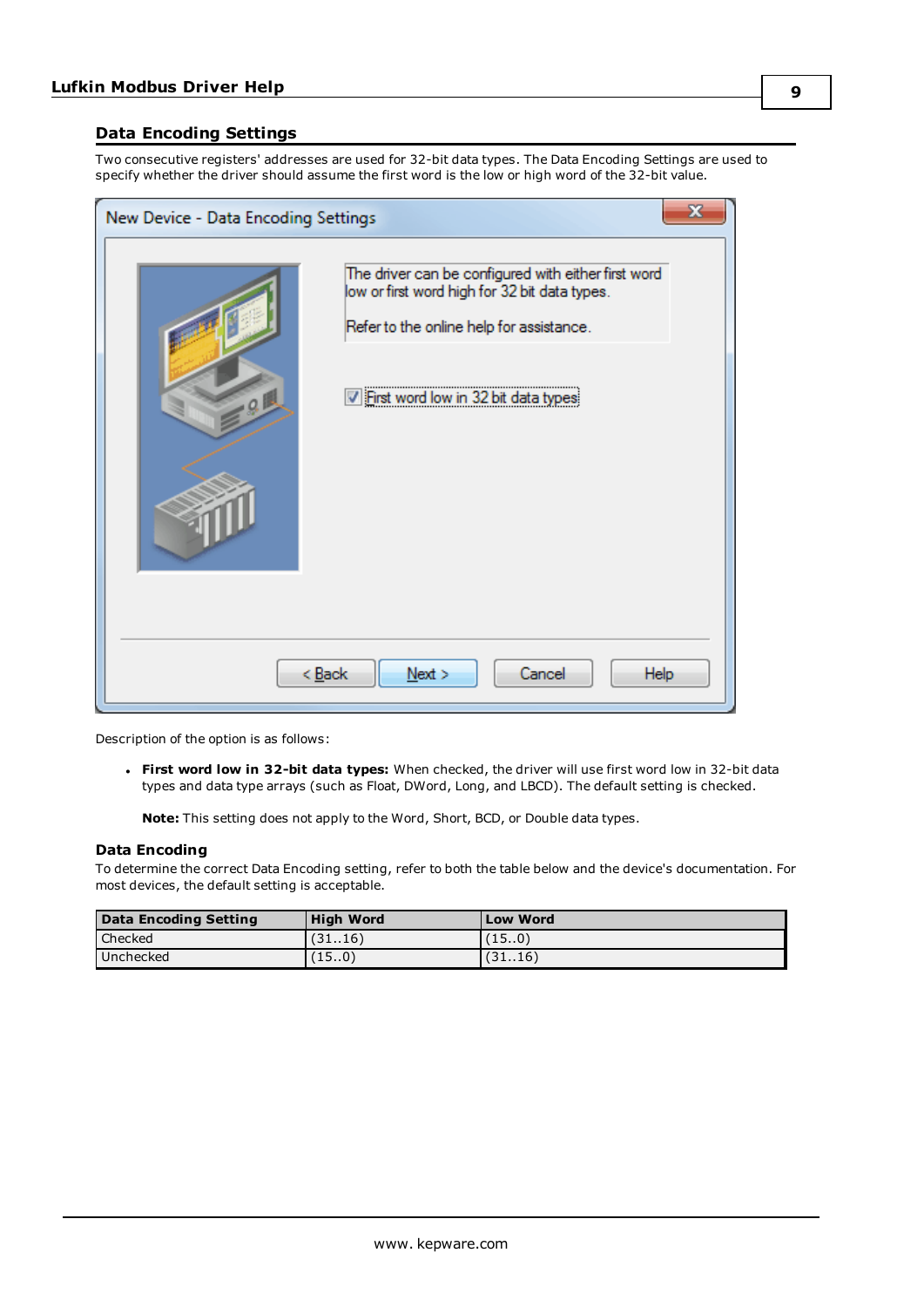# <span id="page-9-0"></span>**Framing**

Some terminal server devices add additional data to Modbus frames; as such, the Framing parameters can be used to configure the driver to ignore the additional bytes in response messages.

| New Device - Framing | х                                                                                                                                                                                                                                                                                                          |
|----------------------|------------------------------------------------------------------------------------------------------------------------------------------------------------------------------------------------------------------------------------------------------------------------------------------------------------|
| $Q_1$                | You may communicate with native Modbus TCP<br>devices using this driver and Ethemet<br>Encapsulation. Check the box below to apply the<br>necessary frame headers.<br>Specify number of leading and trailing bytes in<br>responses.<br>□ Use Modbus TCP framing<br>Leading bytes:<br>10<br>Trailing bytes: |
|                      | Cancel<br>< Back<br>Next<br>Help                                                                                                                                                                                                                                                                           |

Descriptions of the parameters are as follows:

- <sup>l</sup> **Use Modbus TCP Framing:** When checked, this parameter is used to communicate with native Modbus TCP devices using Ethernet Encapsulation. This option will be disabled when the device's ID is in the extended range (ID > 247).
- **Leading bytes:** This parameter is used to specify the number of bytes to be attached to the beginning of Modbus responses. Values may range from 0 to 8.
- **Trailing bytes:** This parameter is used to specify the number of bytes to be attached to the end of Modbus responses. Values may range from 0 to 8.

#### **Using Ethernet Encapsulation**

Ethernet Encapsulation must be enabled for Framing to be available; otherwise, the selection **Use Modbus TCP Framing** will be disabled. For information on enabling Ethernet Encapsulation, refer to the instructions below.

- 1. To start, open the device's **Channel Properties**.
- 2. In the **Communications** tab, select **Use Ethernet Encapsulation**. This will enable Ethernet Encapsulation for the channel.
- 3. Next, open the device's **Device Properties**. Descriptions of the parameters are as follows:
	- **.** IP Address: This parameter specifies the device's IP address. The default setting is 255.255.255.255.
	- <sup>l</sup> **Port Number:** This parameter specifies the port number. The default setting is 2101.
	- **Protocol:** This parameter specifies the protocol. The default setting is TCP/IP.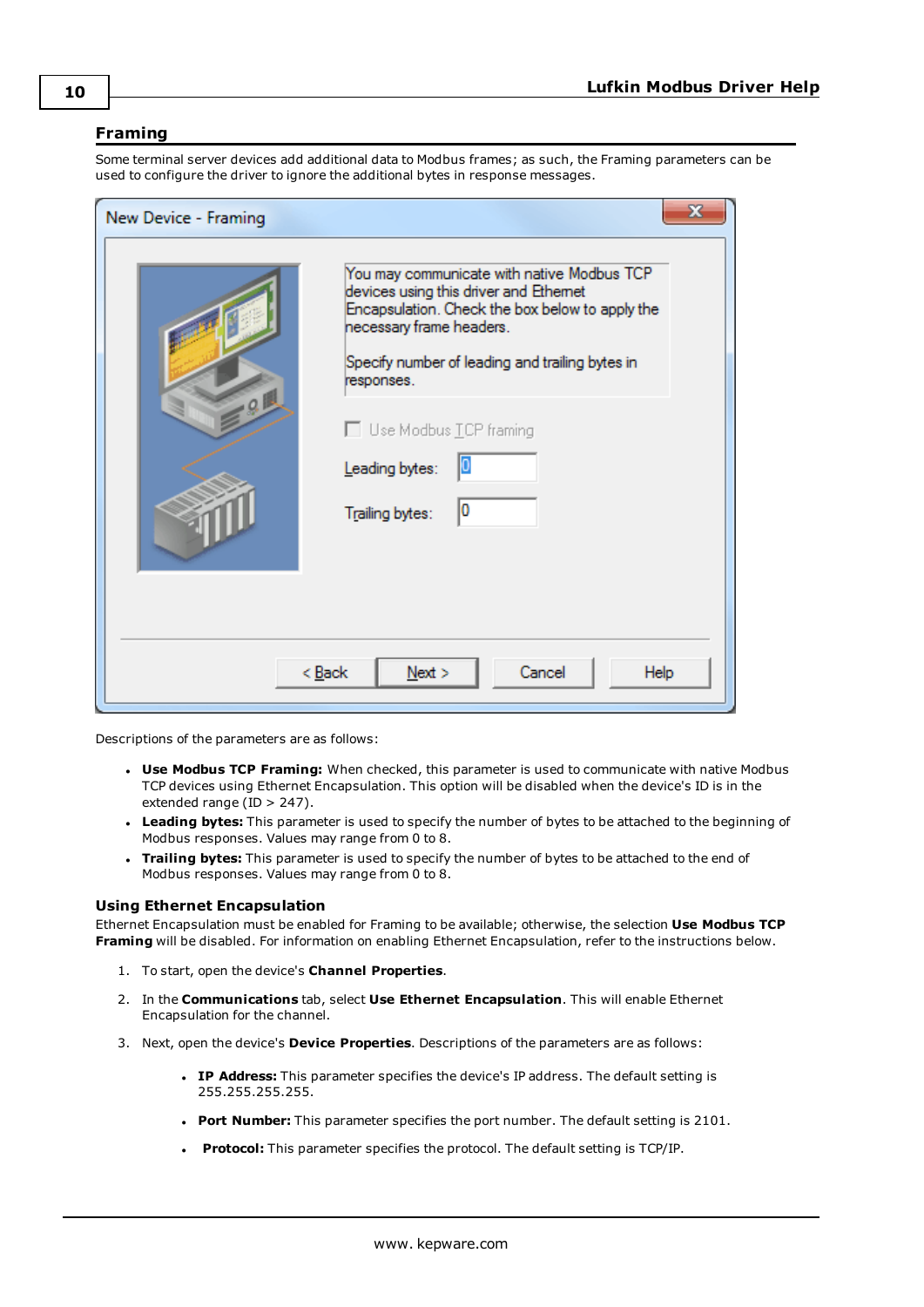| $\mathbf{x}$<br><b>Device Properties</b>                                                                                                                                                                                                                         |
|------------------------------------------------------------------------------------------------------------------------------------------------------------------------------------------------------------------------------------------------------------------|
| Auto-Demotion<br>Redundancy<br><b>Block Sizes</b><br>Error Handling<br>Tag Import<br>Framing<br>Card Settings<br><b>Ethemet Encapsulation</b><br>General<br>Scan Mode<br>Timing<br>255.255.255.255<br>IP Address:<br>Port Number:<br>2101<br>Protocol:<br>TCP/IP |
| <b>OK</b><br>Cancel<br><b>Apply</b><br>Help                                                                                                                                                                                                                      |

**See Also: [Device](#page-5-0) Setup**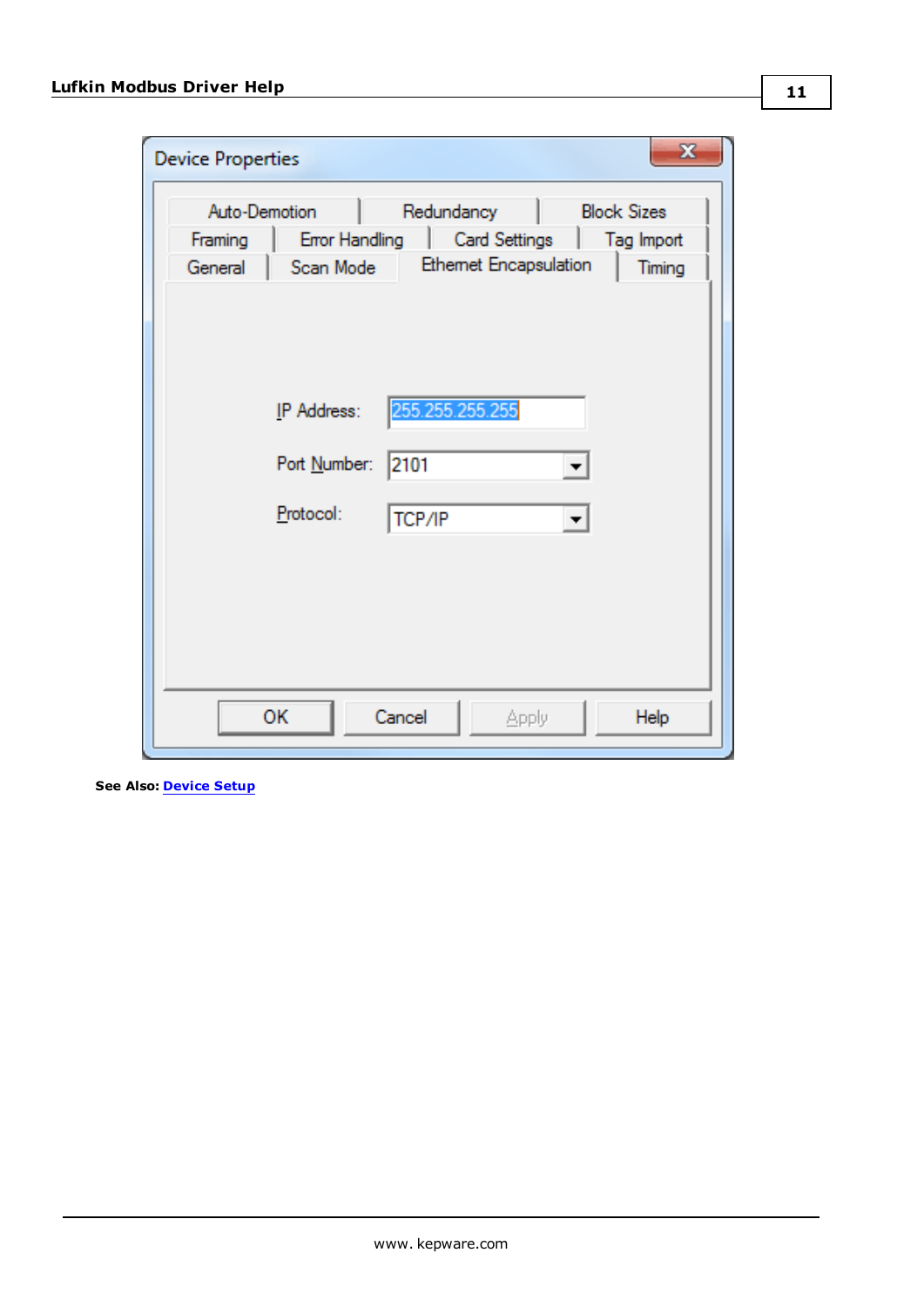# <span id="page-11-0"></span>**Error Handling**

| New Device - Error Handling | X                                                                                                                                                                                                                                             |
|-----------------------------|-----------------------------------------------------------------------------------------------------------------------------------------------------------------------------------------------------------------------------------------------|
| .9                          | Select option to deactivate tags on illegal address<br>exception (code 2 or 3) from device.<br>Select option to handle repeated messages from<br>relay devices.<br>□ Deactivate tags on illegal address exception<br>Reject repeated messages |
| < <u>B</u> ack              | Next<br>Cancel<br>Help                                                                                                                                                                                                                        |

The Error Handling parameters determine how to deal with errors from the device.

Descriptions of the parameters are as follows:

- <sup>l</sup> **Deactivate Tags on Illegal Address Exception:** When checked, the driver will stop polling for a block of data if the device returns Modbus exception code 2 (illegal address) or 3 (illegal data, such as number of points) in response to a read of that block. To read addresses that are accessible dynamically in the device, uncheck this option. The default setting is checked.
- <sup>l</sup> **Reject Repeated Messages:** When checked, the driver will expect repeated messages. When unchecked, the driver will interpret a repeated message as an invalid response and will retry the request. The default setting is unchecked.

**Note:** Some message-relay equipment will echo Modbus requests back to the driver.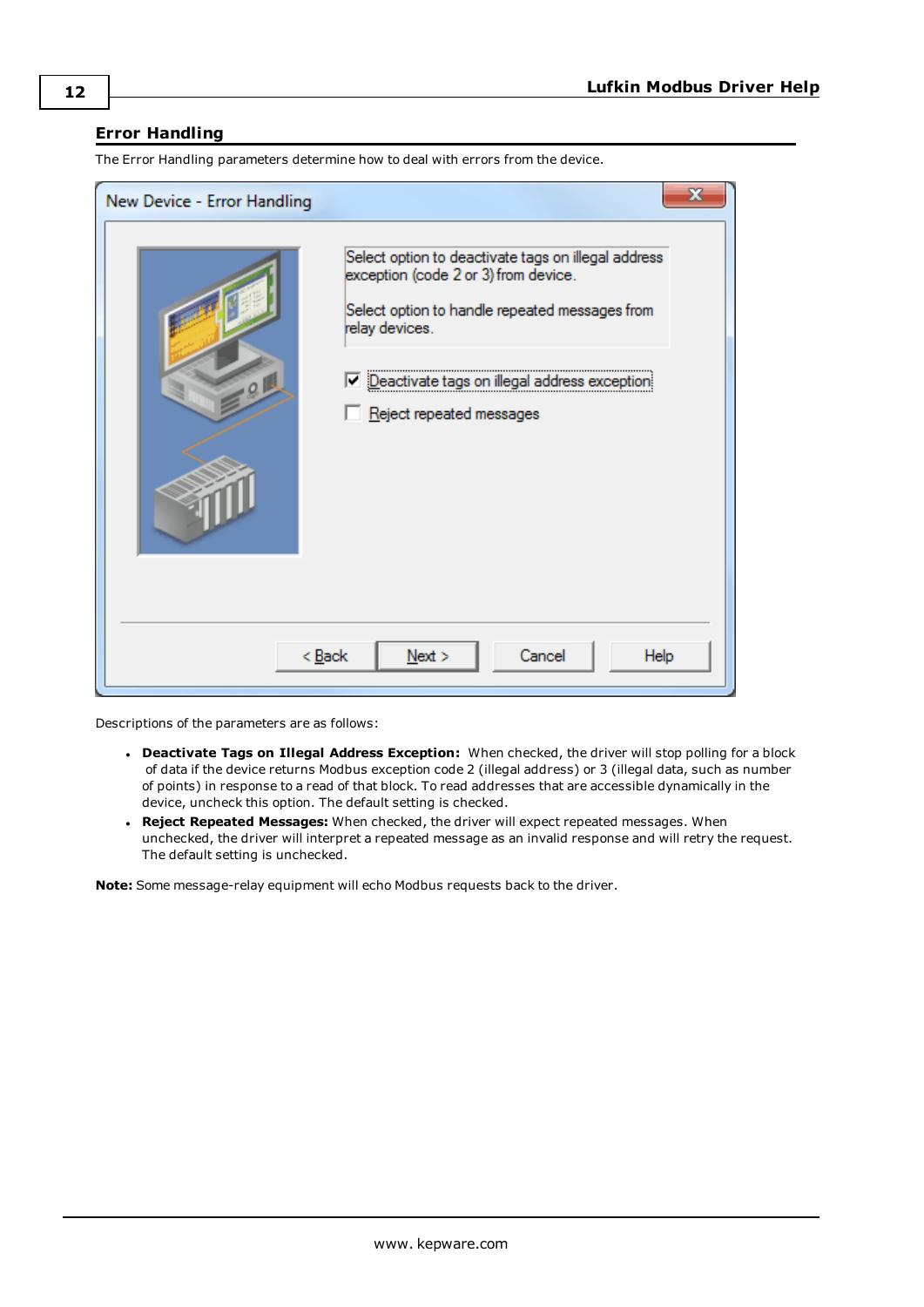# <span id="page-12-0"></span>**Card Settings**

Card items are tags that facilitate the reading of dynagraph card data from a Lufkin device. When a client reads a card item tag, the server writes to an address on the device that initiates the loading of dynagraph card data into a memory buffer located on that same device. The server then reads the data from the device's buffer, which completes the card item read.

The Card Settings dialog specifies the address that the server will write to, as well as the buffer address and length that the server will read for a particular card item.

**Note:** The Card Settings parameters are only available for the RPC and VSD device models.

| New Device - Card Settings |                                                                                                                                                                                                                                                                                                                                                                                                               |
|----------------------------|---------------------------------------------------------------------------------------------------------------------------------------------------------------------------------------------------------------------------------------------------------------------------------------------------------------------------------------------------------------------------------------------------------------|
| $-9$                       | Configure the coil address and memory buffer settings for<br>the Card Item requests<br><b>Coil Address Configuration</b><br>$\mathbf{F}$<br><b>Buffer Configuration</b><br>$\equiv$<br>Single Pump Card Buffer<br>$+$<br>Single Surface Card Buffer<br>$+$<br><b>Ⅲ Five Pump Card Buffer</b><br><b>Ⅲ Five Surface Card Buffer</b><br><b>El Valve Check Buffer</b><br>Cancel<br>< <u>B</u> ack<br>Next<br>Help |
|                            |                                                                                                                                                                                                                                                                                                                                                                                                               |

Descriptions of the parameters are as follows:

- <sup>l</sup> **Coil Address Configuration:** This group contains the coil addresses to which the server will write to initiate a buffer load on a device. The addresses' default settings are device-specific, and will be configured when the device is first created.
- **Buffer Configuration:** This group contains the memory buffers. Each memory buffer has a starting address and length parameter that the server will use when reading the dynagraph card data. The memory buffers' default starting addresses and lengths are device-specific, and will be configured when the device is first created.

#### **Card Item Tag to Coil Address/Memory Buffer Mapping**

The table below provides a mapping between card items and their corresponding coil address, memory buffer address, and length. To change these parameters, click in the second column.

| <b>Card Item</b>      | Coil Address                     | <b>Memory Buffer</b>     |
|-----------------------|----------------------------------|--------------------------|
| Stored SurfaceCard    | Load Stored Card Coil Address    | Five Surface Card Buffer |
| Stored PumpCard       | Load Stored Card Coil Address    | Five Pump Card Buffer    |
| Shutdown1 SurfaceCard | Load Shutdown1 Card Coil Address | Five Surface Card Buffer |
| Shutdown1 PumpCard    | Load Shutdown1 Card Coil Address | Five Pump Card Buffer    |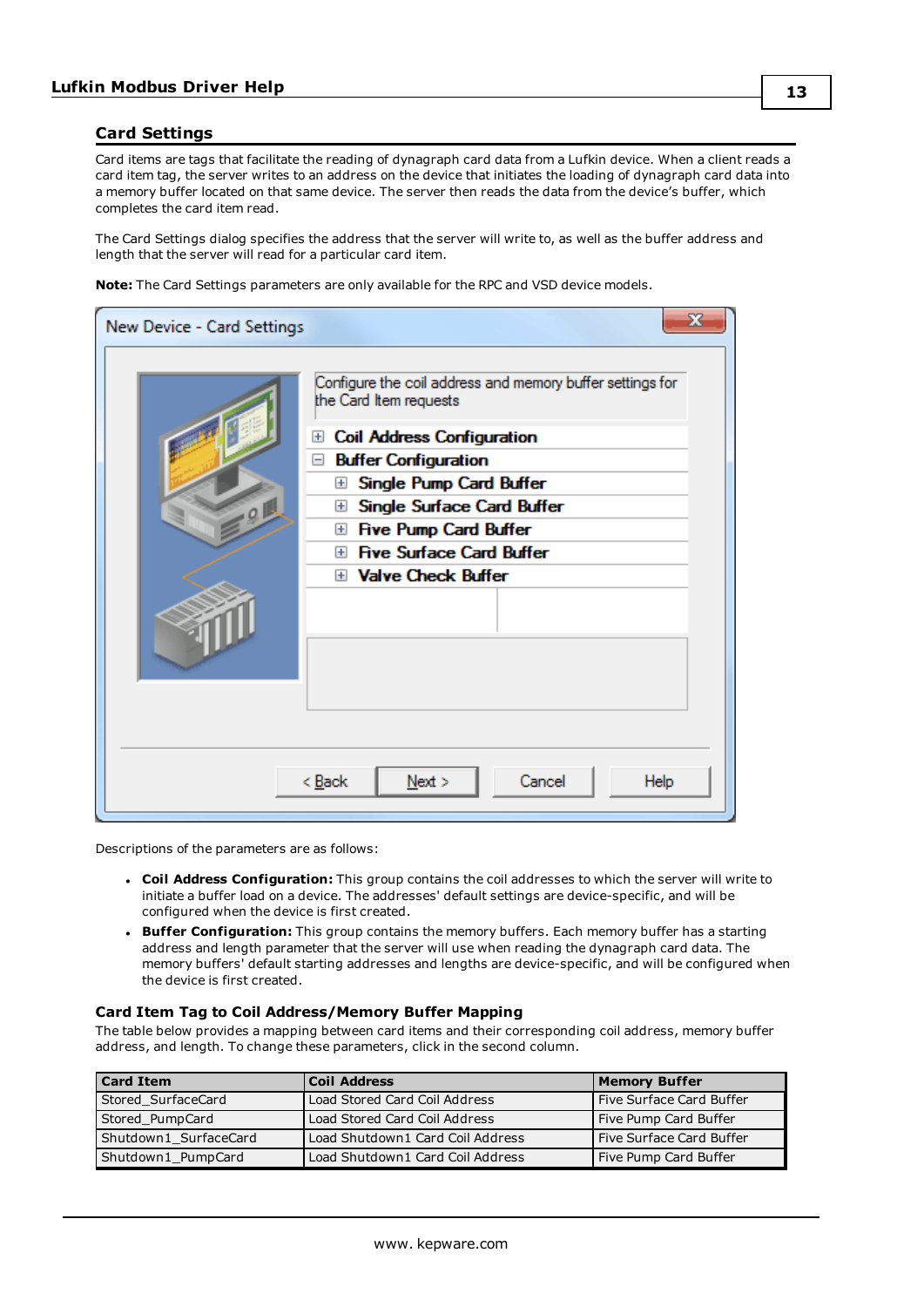| <b>Card Item</b>         | <b>Coil Address</b>                     | <b>Memory Buffer</b>       |
|--------------------------|-----------------------------------------|----------------------------|
| Shutdown2 SurfaceCard    | Load Shutdown2 Card Coil Address        | Five Surface Card Buffer   |
| Shutdown2 PumpCard       | Load Shutdown2 Card Coil Address        | Five Pump Card Buffer      |
| Standard SurfaceCard     | Load Standard Card Coil Address         | Single Surface Card Buffer |
| Standard PumpCard        | Load Standard Card Coil Address         | Single Pump Card Buffer    |
| Start SurfaceCard        | Load Start Card Coil Address            | Single Surface Card Buffer |
| Start PumpCard           | Load Start Card Coil Address            | Single Pump Card Buffer    |
| PumpUp_SurfaceCard       | Load Pump Up Card Coil Address          | Single Surface Card Buffer |
| PumpUp PumpCard          | Load Pump Up Card Coil Address          | Single Pump Card Buffer    |
| LastStroke SurfaceCard   | Load Last Stroke Card Coil Address      | Single Surface Card Buffer |
| LastStroke PumpCard      | Load Last Stroke Card Coil Address      | Single Pump Card Buffer    |
| LastShutdown SurfaceCard | Load Shutdown1 Card Coil Address        | Five Surface Card Buffer   |
| LastShutdown PumpCard    | Load Shutdown1 Card Coil Address        | Five Surface Card Buffer   |
| Reference_ValveCheck     | Load Reference Valve Check Coil Address | Valve Check Buffer         |
| Working ValveCheck       | Load Working Valve Check Coil Address   | Valve Check Buffer         |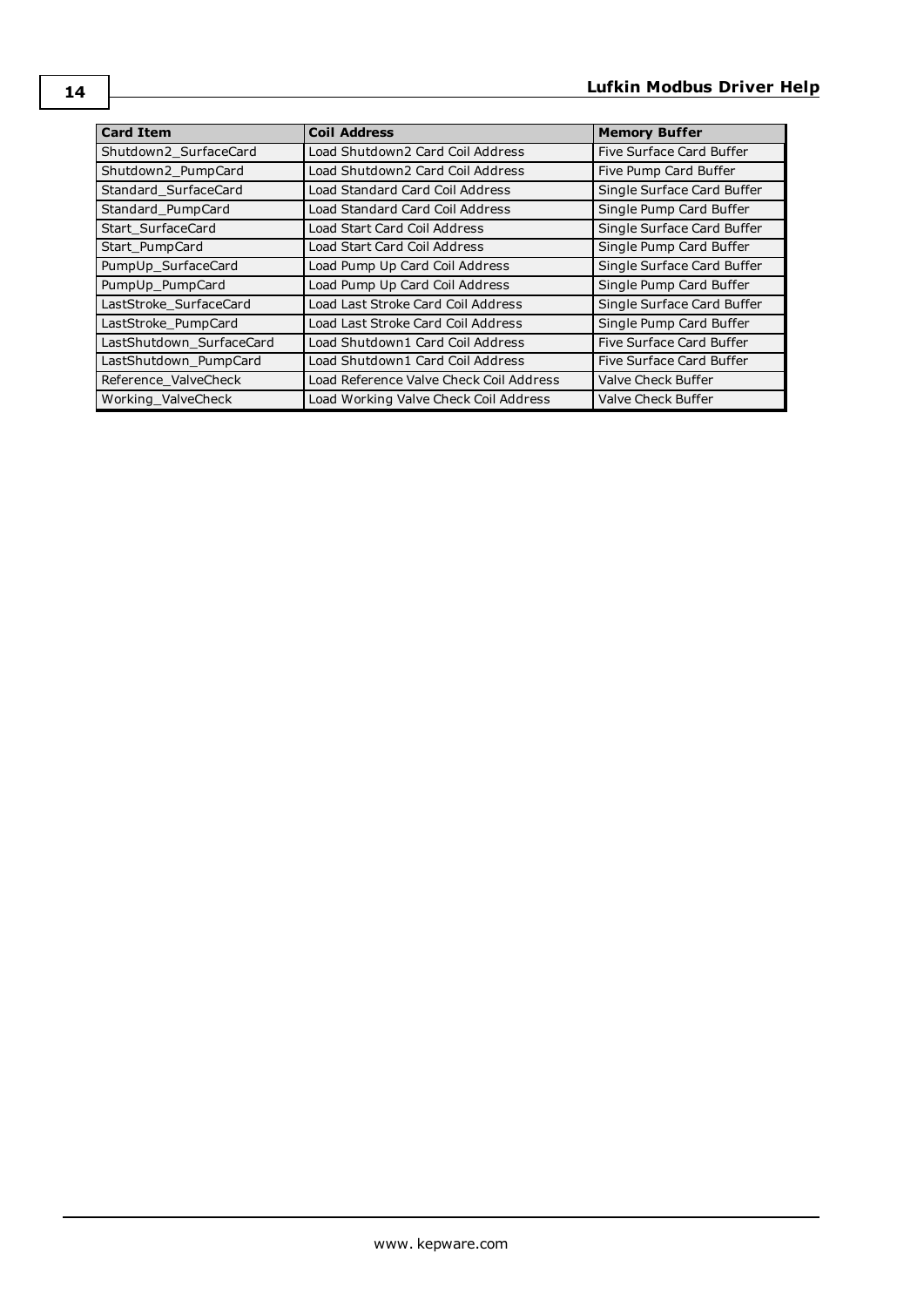# <span id="page-14-0"></span>**Tag Import**

The Tag Import dialog is used to import tags from the Lufkin Modbus device.

**Note:** Tag Import is only available for the RPC and VSD device models.

| <b>Device Properties</b>            | x                                                                                                                                        |
|-------------------------------------|------------------------------------------------------------------------------------------------------------------------------------------|
| Auto-Demotion<br>General<br>Framing | <b>Block Sizes</b><br>Redundancy<br>Scan Mode<br><b>Ethemet Encapsulation</b><br>Timing<br>Tag Import<br>Error Handling<br>Card Settings |
|                                     | Tag generation occurs automatically when a<br>device is created or manually by pressing the<br>Import Tags button below.                 |
|                                     | Import Tags                                                                                                                              |
|                                     | <b>OK</b><br>Cancel<br>Apply<br>Help                                                                                                     |

Description of the button is as follows:

<sup>l</sup> **Import Tags:** When clicked, this button will import card item tags from the Lufkin Modbus device. If the server configuration utility does not have a connection to the Runtime (or if the device does not support Card Items), this button will be disabled.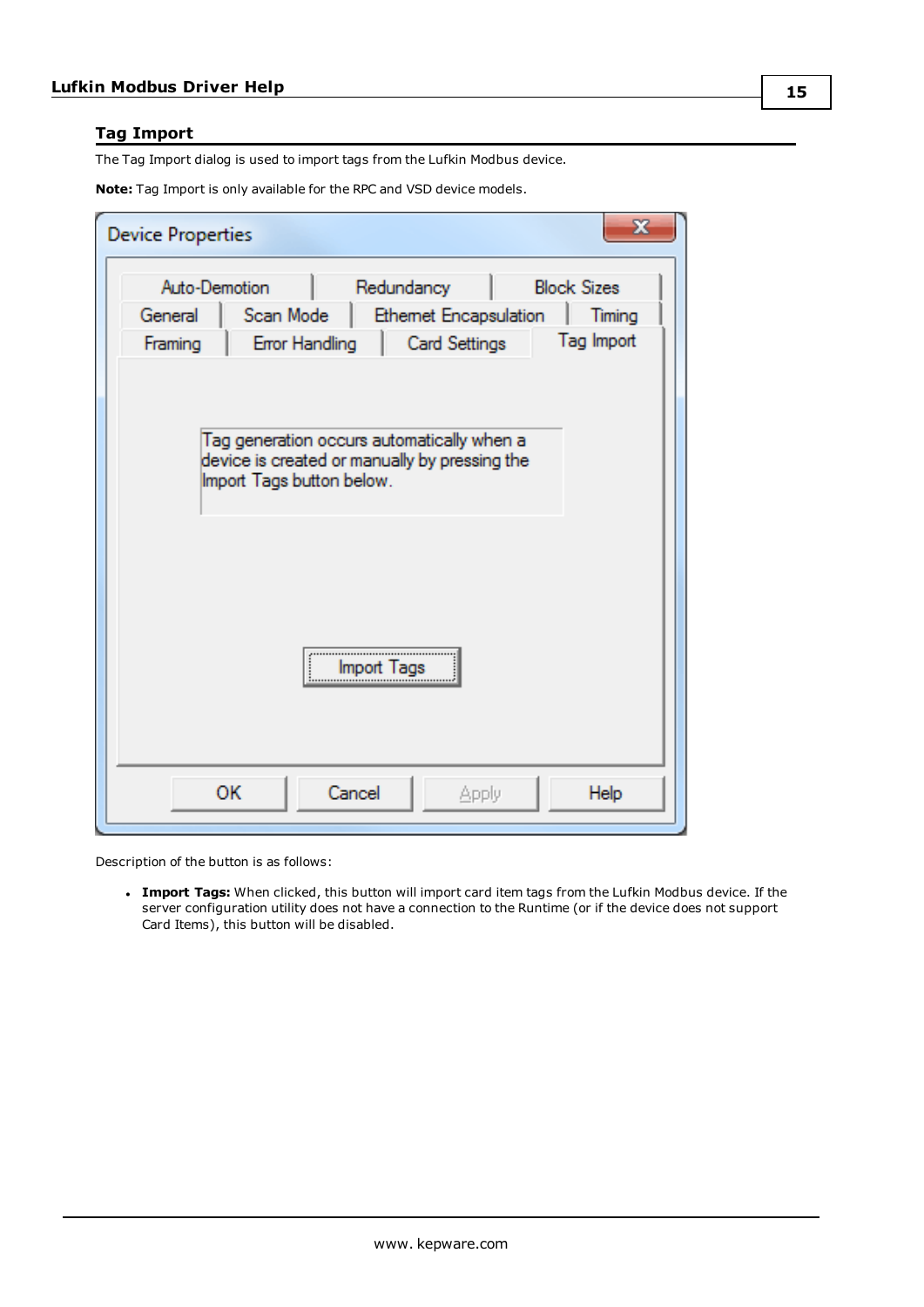# <span id="page-15-0"></span>**Data Types Description**

<span id="page-15-7"></span><span id="page-15-6"></span><span id="page-15-5"></span><span id="page-15-4"></span><span id="page-15-3"></span><span id="page-15-2"></span><span id="page-15-1"></span>

| <b>Data Type</b> | <b>Description</b>                                                                              |
|------------------|-------------------------------------------------------------------------------------------------|
| Boolean          | Single bit                                                                                      |
| Word             | Unsigned 16-bit value                                                                           |
|                  | bit 0 is the low bit                                                                            |
|                  | bit 15 is the high bit                                                                          |
| Short            | Signed 16-bit value                                                                             |
|                  | bit 0 is the low bit                                                                            |
|                  | bit 14 is the high bit                                                                          |
|                  | bit 15 is the sign bit                                                                          |
| <b>DWord</b>     | Unsigned 32-bit value                                                                           |
|                  | bit 0 is the low bit                                                                            |
|                  | bit 31 is the high bit                                                                          |
| Long             | Signed 32-bit value                                                                             |
|                  | bit 0 is the low bit                                                                            |
|                  | bit 30 is the high bit                                                                          |
|                  | bit 31 is the sign bit                                                                          |
| <b>BCD</b>       | Two byte packed BCD                                                                             |
|                  | Value range is 0-9999. Behavior is undefined for values beyond this range.                      |
| <b>LBCD</b>      | Four byte packed BCD                                                                            |
|                  | Value range is 0-99999999. Behavior is undefined for values beyond this range.                  |
| String           | Null terminated ASCII string                                                                    |
|                  | Includes HiLo and LoHi byte order selection.                                                    |
| Float            | 32-bit floating point value                                                                     |
|                  | The driver interprets two consecutive registers as a single precision value by making the       |
|                  | last register the high word and the first register the low word.                                |
| Float Example    | If register 40001 is specified as a float, bit 0 of register 40001 would be bit 0 of the 32-bit |
|                  | data type and bit 15 of register 40002 would be bit 31 of the 32-bit data type.                 |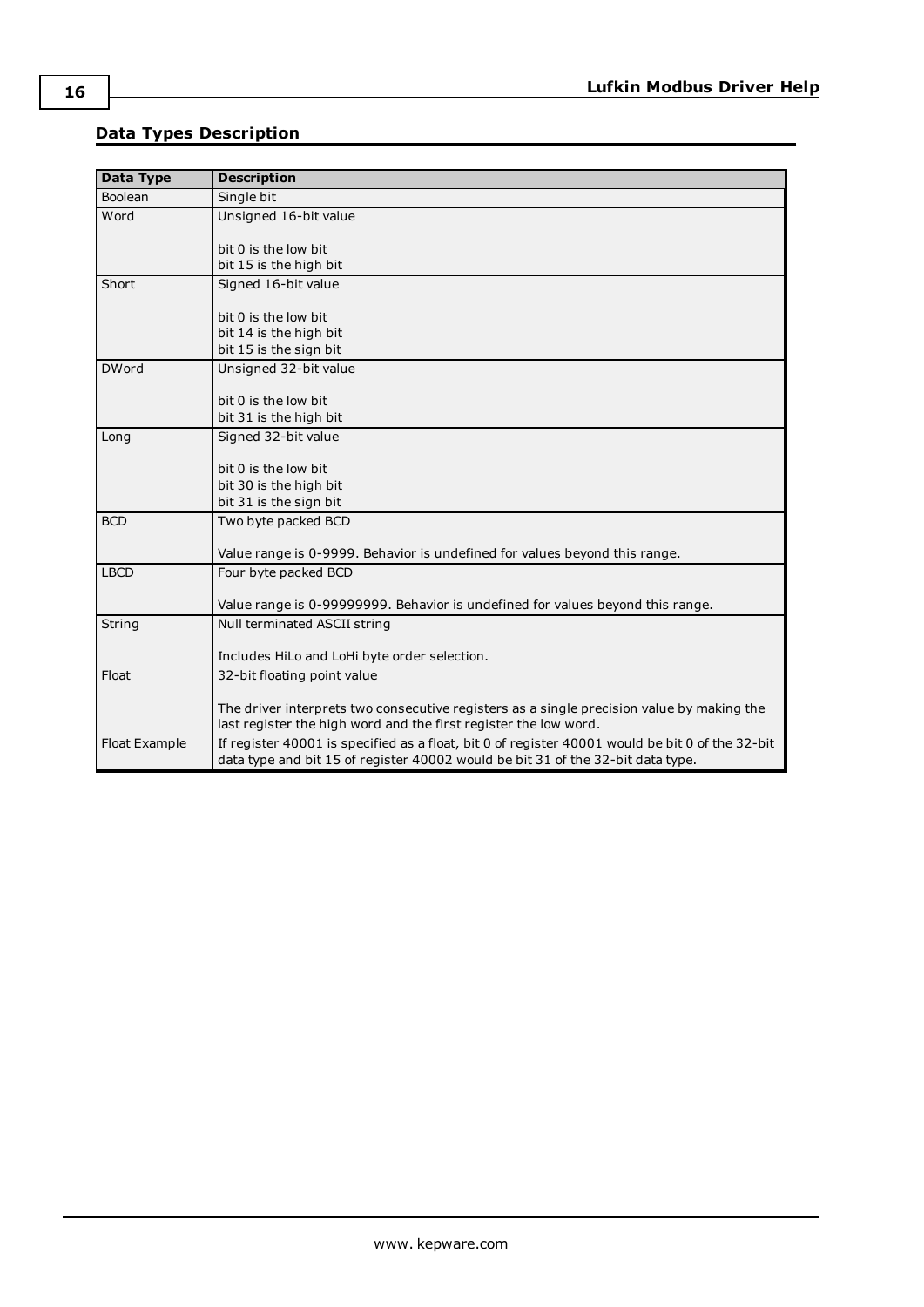# <span id="page-16-0"></span>**Address Descriptions**

The default data types for dynamically defined tags are shown in **bold** where appropriate.

# **ELAM Addressing Decimal Format**

| <b>Address</b>                         | Range                                            | Data Type                     | Access*    |
|----------------------------------------|--------------------------------------------------|-------------------------------|------------|
| <b>Output Coils</b>                    | 00001-09999                                      | <b>Boolean</b>                | Read/Write |
| [Function Codes (decimal): 01, 05, 15] |                                                  |                               |            |
| <b>Input Coils</b>                     | 10001-19999                                      | <b>Boolean</b>                | Read Only  |
|                                        |                                                  |                               |            |
| [Function Code (decimal): 02]          |                                                  |                               |            |
| <b>Internal Registers</b>              | 30001-39999                                      | Word, Short,                  | Read Only  |
|                                        | 30001-39998                                      | BCD, Float,                   |            |
| [Function Code (decimal): 04]          |                                                  | DWord, Long,                  |            |
|                                        | 3xxxx.0-3xxxx.15                                 | LBCD, Boolean                 |            |
| Internal Registers As String with HiLo | 30001.2H-39999.240H                              | String**                      | Read Only  |
| <b>Byte Order</b>                      |                                                  |                               |            |
|                                        |                                                  |                               |            |
| [Function Codes (decimal): 04]         | . Bit is string length, range 2 to               |                               |            |
|                                        | 240 bytes.                                       |                               |            |
| Internal Registers As String with LoHi | 30001.2L-39999.240L                              | String**                      | Read Only  |
| <b>Byte Order</b>                      |                                                  |                               |            |
|                                        |                                                  |                               |            |
| [Function Codes (decimal): 04]         | . Bit is string length, range 2 to               |                               |            |
|                                        | 240 bytes.                                       |                               |            |
| <b>Holding Registers</b>               | 40001-49999                                      | Word, Short,                  | Read/Write |
|                                        | 40001-49998                                      | BCD, Float,                   |            |
| [Function Codes (decimal): 03, 06, 16] | 4xxxx.0-4xxxx.15                                 | DWord, Long,<br>LBCD, Boolean |            |
| [Function Codes (decimal): 03, 06, 16] |                                                  |                               |            |
| Holding Registers As String with HiLo  | 40001.2H-49999.240H                              | String**                      | Read/Write |
| <b>Byte Order</b>                      |                                                  |                               |            |
|                                        | . Bit is string length, range 2 to               |                               |            |
| [Function Codes (decimal): 03, 16]     | 240 bytes.                                       |                               |            |
| Holding Registers As String with LoHi  | 40001.2L-49999.240L                              | String**                      | Read/Write |
| <b>Byte Order</b>                      |                                                  |                               |            |
|                                        | . Bit is string length, range<br>2 to 240 bytes. |                               |            |
| [Function Codes (decimal): 03, 16]     |                                                  |                               |            |

\*All Read/Write addresses may be set as Write Only by prefixing a "W" to the address such as "W40001." This will prevent the driver from reading the register at the specified address. Any attempts by the client to read a Write Only tag will result in obtaining the last successful write value to the specified address. If no successful writes have occurred, the client will receive 0/NULL for numeric/string values for an initial value.

**Caution:** Setting the Client Access privileges of Write Only tags to Read Only will cause writes to these tags to fail and the client to always receive 0/NULL for numeric/string values.

\*\*For more information, refer to **String [Support](#page-17-0)**.

#### **ELAM Addressing Hexadecimal Format**

| <b>Address</b>                         | Range                 | Data Type      | <b>Access</b> |
|----------------------------------------|-----------------------|----------------|---------------|
| <b>Output Coils</b>                    | H00001-H0270F         | <b>Boolean</b> | Read/Write    |
| [Function Codes (decimal): 01, 05, 15] |                       |                |               |
| <b>Input Coils</b>                     | H10001-H1270F         | <b>Boolean</b> | Read Only     |
| [Function Code (decimal): 02]          |                       |                |               |
| <b>Internal Registers</b>              | H30001-H3270F         | Word, Short,   | Read Only     |
|                                        | H30001-H3270E         | BCD, Float,    |               |
| [Function Code (decimal): 04]          |                       | DWord, Long,   |               |
|                                        | H3xxxx.0-H3xxxx.15    | LBCD, Boolean  |               |
| Internal Registers As String with HiLo | H30001.2H-H3270F.240H | String*        | Read Only     |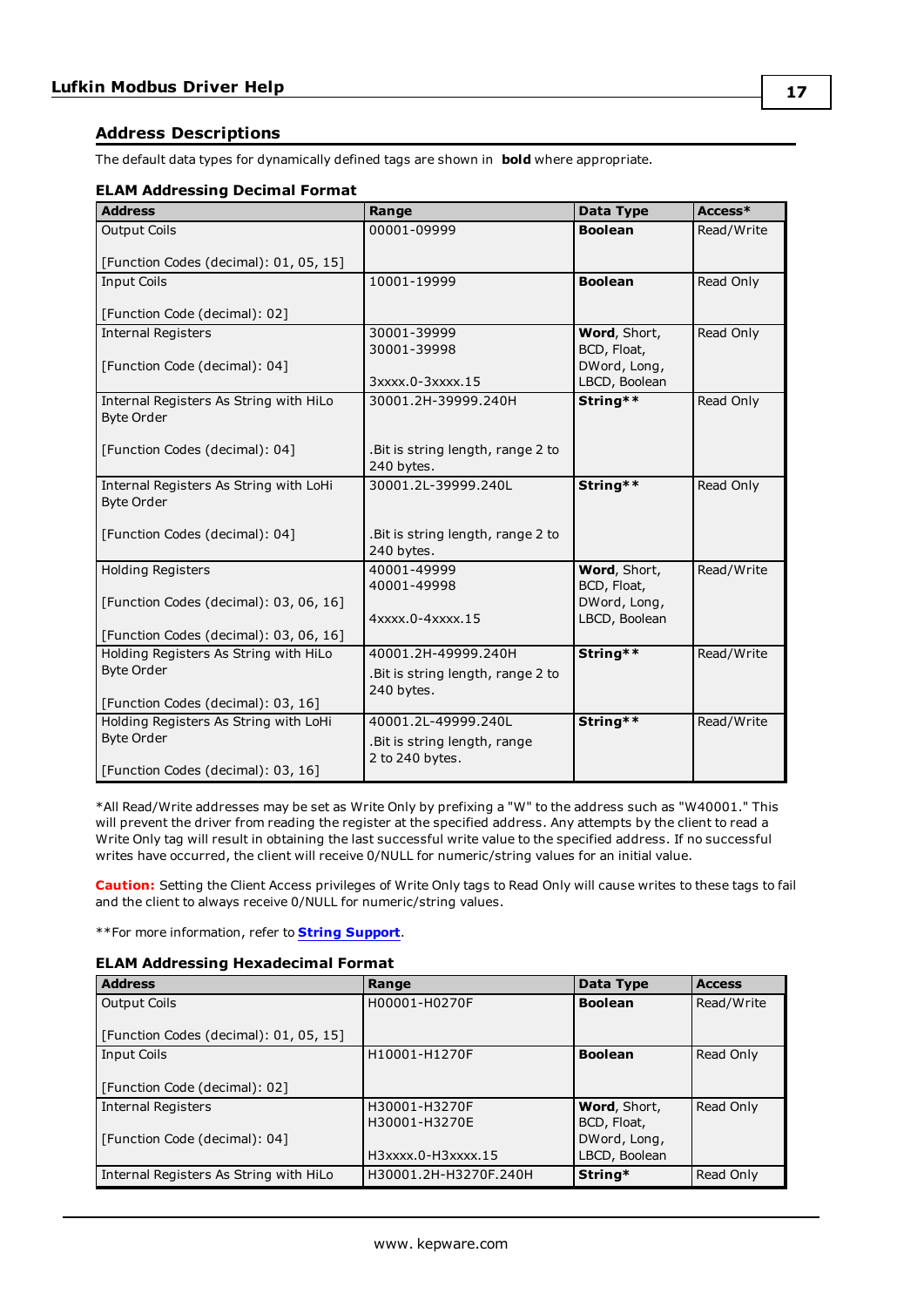| <b>Address</b>                                              | Range                                           | Data Type                     | <b>Access</b> |
|-------------------------------------------------------------|-------------------------------------------------|-------------------------------|---------------|
| <b>Byte Order</b>                                           |                                                 |                               |               |
| [Function Codes (decimal): 04]                              | Bit is string length, range 2 to<br>240 bytes.  |                               |               |
| Internal Registers As String with LoHi<br><b>Byte Order</b> | H30001.2L-H3270F.240L                           | String*                       | Read Only     |
| [Function Codes (decimal): 04]                              | Bit is string length, range 2 to<br>240 bytes.  |                               |               |
| <b>Holding Registers</b>                                    | H40001-H4270F<br>H40001-H4270E                  | Word, Short,<br>BCD, Float,   | Read/Write    |
| [Function Codes (decimal): 03, 06, 16]                      | H4xxxx.0-H4xxxx.15                              | DWord, Long,<br>LBCD, Boolean |               |
| [Function Codes (decimal): 03, 06, 16]                      |                                                 |                               |               |
| Holding Registers As String with HiLo<br><b>Byte Order</b>  | H40001.2H-H4270F.240H                           | String*                       | Read/Write    |
| [Function Codes (decimal): 03, 16]                          | Bit is string length, range 2 to<br>240 bytes.  |                               |               |
| Holding Registers As String with LoHi<br><b>Byte Order</b>  | H40001.2L-H4270F.240L                           | String*                       | Read/Write    |
| [Function Codes (decimal): 03, 16]                          | .Bit is string length, range 2 to<br>240 bytes. |                               |               |

<span id="page-17-0"></span>\*For more information, refer to **String [Support](#page-17-0)**.

## **String Support**

The Lufkin Modbus Driver supports reading and writing holding register memory as an ASCII string. When using holding registers for string data, each register will contain two bytes of ASCII data. The order of the ASCII data within a given register can be selected when the string is defined. The length of the string can be from 2 to 240 bytes and is entered in place of a bit number. The length must be entered as an even number. The byte order is specified by appending either a "H" or "L" to the address.

## **String Examples**

- 1. To address a string starting at 40200 with a length of 100 bytes and HiLo byte order, enter 40200.100H.
- 2. To address a string starting at 40500 with a length of 78 bytes and LoHi byte order, enter 40500.78L.

**Note:** Write requests to String Tags are limited to a maximum of 60 registers. Requests that surpass 60 will be truncated.

# **Normal Address Examples**

- 1. The 255'th output coil would be addressed as '0255' using decimal addressing or 'H0FF' using hexadecimal addressing.
- 2. Some documentation refers to Modbus addresses by function code and location. For instance, function code 3, location 2000 would be addressed as '42000' or 'H47D0'. The leading '4' represents holding registers or function code 3.
- 3. Some documentation refers to Modbus addresses by function code and location. For instance, setting function code 5, location 100 would be addressed as '0100' or 'H064'. The leading '0' represents output coils or function code 5. Writing 1 or 0 to this address would set or reset the coil.

## **Array Support**

Arrays are supported for internal and holding register locations for all data types except for Boolean and strings. Arrays are also supported for input and output coils (Boolean data types). There are two methods of addressing an array. Examples are given using holding register locations.

#### 4xxxx [rows] [cols]

4xxxx [cols] this method assumes rows is equal to one.

**18**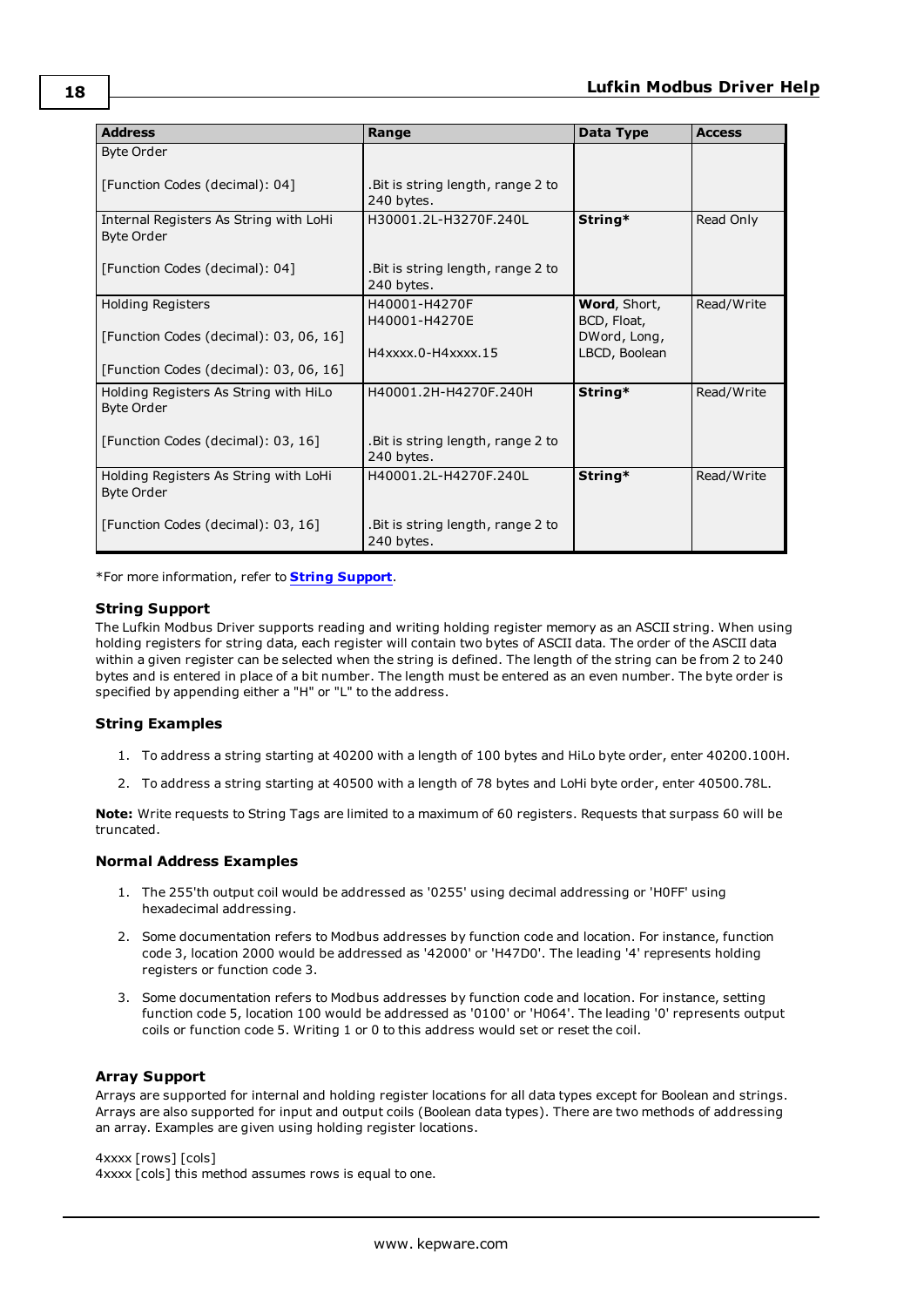For arrays, rows multiplied by cols cannot exceed the maximum request size allowed by the protocol. For devices in standard Modbus mode, rows multiplied by cols multiplied by the data type length in registers cannot exceed 125. For devices in ELAM mode (ID > 247), rows multiplied by cols multiplied by the data type length in registers cannot exceed 2500.

**Note:** Write requests to Array Tags are limited to a maximum of 60 registers. Requests that surpass 60 will result in only the first 60 registers of the array being written to the device.

#### **Packed Coil Address Type**

The Packed Coil address type allows access to multiple consecutive coils as an analog value. This feature is available for both input coils and output coils, polled mode only. The only valid data type is Word. The syntax is as follows:

Output coils: 0*xxxx*#*nn* Word Read/Write Input coils: 1*xxxx*#*nn* Word Read Only

where *xxxx* is the address of the first coil (decimal and hex values allowed), and *nn* is the number of coils to be packed into an analog value (1-16, decimal only).

<span id="page-18-0"></span>The bit order will be such that the start address will be the least significant bit (LSB) of analog value.

# **Statistics Items**

Statistical items use data collected through additional diagnostics information, which is not collected by default. To use statistical items, Communication Diagnostics must be enabled. To enable Communication Diagnostics, right-click on the channel in the Project View and click **Properties | Enable Diagnostics**. Alternatively, doubleclick on the channel and select **Enable Diagnostics**.

#### **Channel-Level Statistics Items**

The syntax for channel-level statistics items is *<channel>.\_Statistics*.

**Note:** Statistics at the channel level are the sum of those same items at the device level.

| <b>Item</b>              | Data Type    | <b>Access</b> | <b>Description</b>                                                                                                               |
|--------------------------|--------------|---------------|----------------------------------------------------------------------------------------------------------------------------------|
| CommFailures             | <b>DWord</b> | Read/Write    | The total number of times communication has failed<br>(or has run out of retries).                                               |
| ErrorResponses           | <b>DWord</b> | Read/Write    | The total number of valid error responses received.                                                                              |
| <b>ExpectedResponses</b> | <b>DWord</b> | Read/Write    | The total number of expected responses received.                                                                                 |
| LastResponseTime         | String       | Read Only     | The time at which the last valid response was<br>received.                                                                       |
| LateData                 | <b>DWord</b> | Read/Write    | The total number of times that a driver tag's data<br>update occurred later than expected (based on the<br>specified scan rate). |
| MsgResent                | <b>DWord</b> | Read/Write    | The total number of messages sent as a retry.                                                                                    |
| MsgSent                  | <b>DWord</b> | Read/Write    | The total number of messages sent initially.                                                                                     |
| MsqTotal                 | <b>DWord</b> | Read Only     | The total number of messages sent (both _MsgSent +<br>MsgResent).                                                                |
| PercentReturn            | Float        | Read Only     | The proportion of expected responses (Received) to<br>initial sends (Sent) as a percentage.                                      |
| PercentValid             | Float        | Read Only     | The proportion of total valid responses received (<br>TotalResponses) to total requests sent (_MsgTotal) as<br>a percentage.     |
| Reset                    | <b>Bool</b>  | Read/Write    | Resets all diagnostic counters. Writing to the _Reset<br>Tag causes all diagnostic counters to be reset at this<br>level.        |
| RespBadChecksum          | <b>DWord</b> | Read/Write    | The total number of responses with checksum errors.                                                                              |
| RespTimeouts             | <b>DWord</b> | Read/Write    | The total number of messages that failed to receive<br>any kind of response.                                                     |
| RespTruncated            | <b>DWord</b> | Read/Write    | The total number of messages that received only a<br>partial response.                                                           |
| _TotalResponses          | <b>DWord</b> | Read Only     | The total number of valid responses received (<br>ErrorResponses + _ExpectedResponses).                                          |

Statistical items are not updated in simulation mode *(see device general properties)*.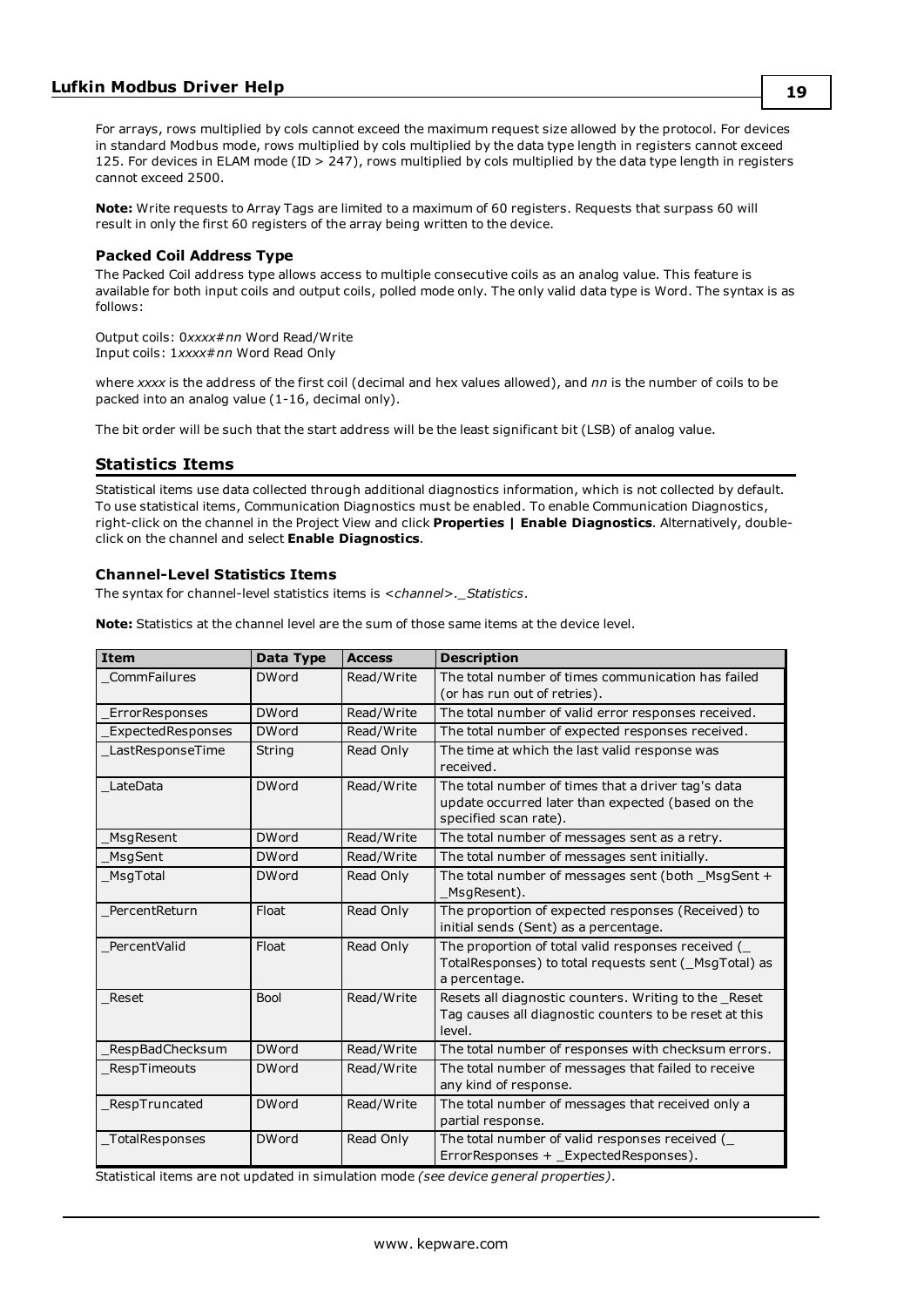# **Device-Level Statistics Items**

The syntax for device-level statistics items is *<channel>.<device>.\_Statistics*.

| <b>Item</b>       | Data Type    | <b>Access</b> | <b>Description</b>                                                                                                               |
|-------------------|--------------|---------------|----------------------------------------------------------------------------------------------------------------------------------|
| CommFailures      | <b>DWord</b> | Read/Write    | The total number of times communication has failed<br>(or has run out of retries).                                               |
| ErrorResponses    | <b>DWord</b> | Read/Write    | The total number of valid error responses received.                                                                              |
| ExpectedResponses | <b>DWord</b> | Read/Write    | The total number of expected responses received.                                                                                 |
| LastResponseTime  | String       | Read Only     | The time at which the last valid response was received.                                                                          |
| LateData          | <b>DWord</b> | Read/Write    | The total number of times that a driver tag's data<br>update occurred later than expected (based on the<br>specified scan rate). |
| MsgResent         | <b>DWord</b> | Read/Write    | The total number of messages sent as a retry.                                                                                    |
| MsgSent           | <b>DWord</b> | Read/Write    | The total number of messages sent initially.                                                                                     |
| MsgTotal          | <b>DWord</b> | Read Only     | The total number of messages sent (both _MsgSent +<br>MsgResent).                                                                |
| PercentReturn     | Float        | Read Only     | The proportion of expected responses (Received) to<br>initial sends (Sent) as a percentage.                                      |
| PercentValid      | Float        | Read Only     | The proportion of total valid responses received (<br>TotalResponses) to total requests sent (_MsgTotal) as<br>a percentage.     |
| Reset             | <b>Bool</b>  | Read/Write    | Resets all diagnostic counters. Writing to the _Reset<br>Tag causes all diagnostic counters to be reset at this<br>level.        |
| RespBadChecksum   | <b>DWord</b> | Read/Write    | The total number of responses with checksum errors.                                                                              |
| RespTimeouts      | <b>DWord</b> | Read/Write    | The total number of messages that failed to receive any<br>kind of response.                                                     |
| RespTruncated     | <b>DWord</b> | Read/Write    | The total number of messages that received only a<br>partial response.                                                           |
| TotalResponses    | <b>DWord</b> | Read Only     | The total number of valid responses received (<br>ErrorResponses + _ExpectedResponses).                                          |

Statistical items are not updated in simulation mode *(see device general properties)*.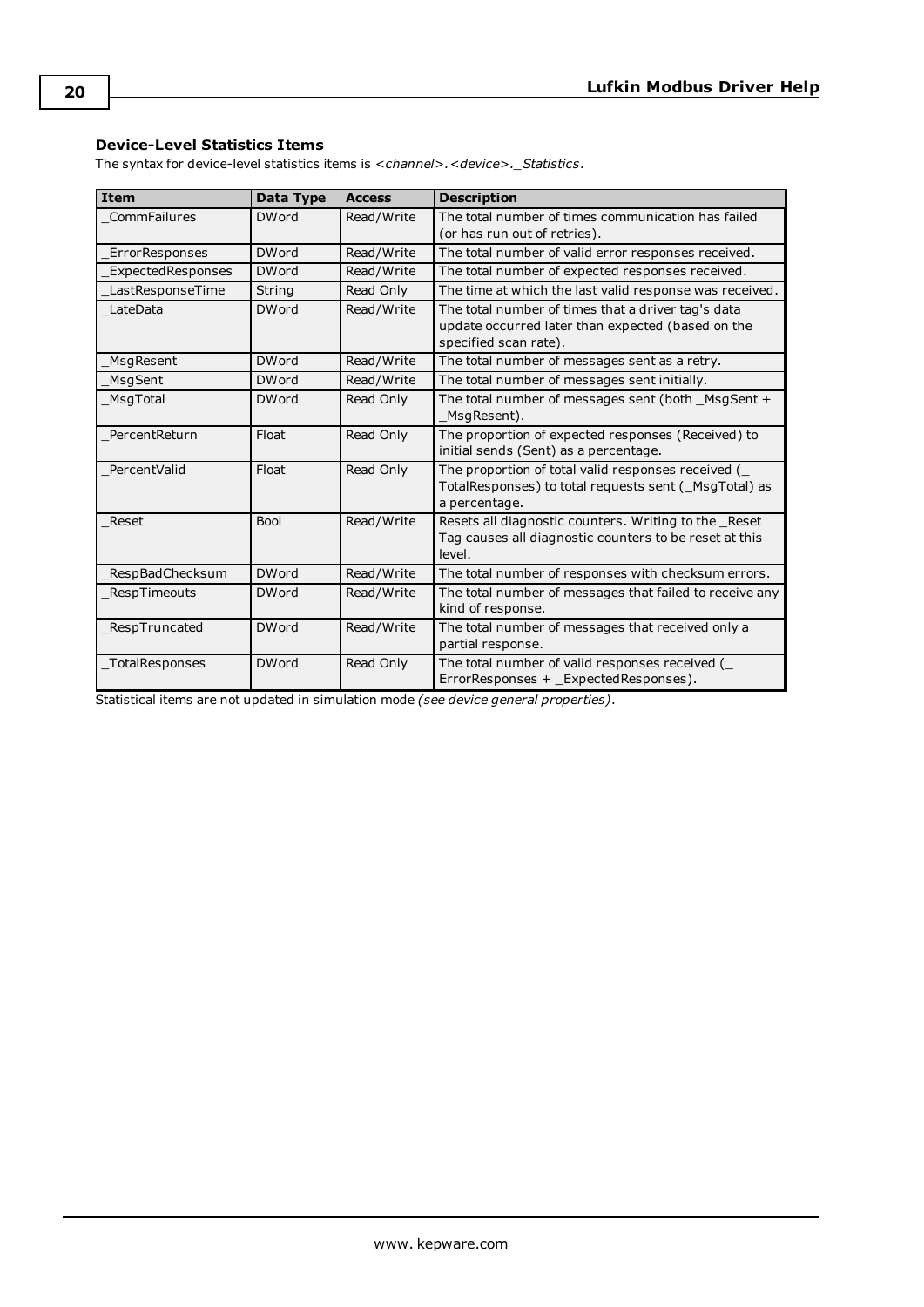# <span id="page-20-0"></span>**Error Descriptions**

The following categories of error/warning messages may be generated. Click on the link for list of messages.

**Address [Validation](#page-20-1) Device Status [Messages](#page-23-1) Lufkin Modbus Specific [Messages](#page-24-2) Serial [Communications](#page-21-4)**

**See Also: Modbus [Exception](#page-26-0) Codes**

# <span id="page-20-1"></span>**Address Validation**

The following error/warning messages may be generated. Click on the link for a description of the message.

#### **Address Validation**

**Address [<address>](#page-20-2) is out of range for the specified device or register. Array size is out of range for address [<address>.](#page-20-3) Array support is not available for the specified address: [<address>.](#page-20-4) Data Type <type> is not valid for device address [<address>.](#page-20-5) Device address [<address>](#page-21-0) contains a syntax error. Device address [<address>](#page-21-1)** is not supported by model <model name>. **Device address [<address>](#page-21-2)** is read only. **Missing [address.](#page-21-3)**

#### <span id="page-20-2"></span>**Address <address> is out of range for the specified device or register.**

#### **Error Type:**

Warning

#### **Possible Cause:**

A tag address that has been specified statically references a location that is beyond the range of supported locations for the device.

#### **Solution:**

<span id="page-20-3"></span>Verify that the address is correct; if it is not, re-enter it in the client application.

#### **Array size is out of range for address <address>.**

#### **Error Type:** Warning

## **Possible Cause:**

A tag address that has been specified statically is requesting an array size that is too large for the driver's address type or block size.

#### **Solution:**

<span id="page-20-4"></span>Re-enter the address in the client application to specify a smaller value for the array or a different starting point.

#### **Array support is not available for the specified address: <address>.**

#### **Error Type:**

Warning

#### **Possible Cause:**

A tag address that has been specified statically contains an array reference for an address type that doesn't support arrays.

#### **Solution:**

<span id="page-20-5"></span>Re-enter the address in the client application to remove the array reference or correct the address type.

## **Data Type <type> is not valid for device address <address>.**

#### **Error Type:**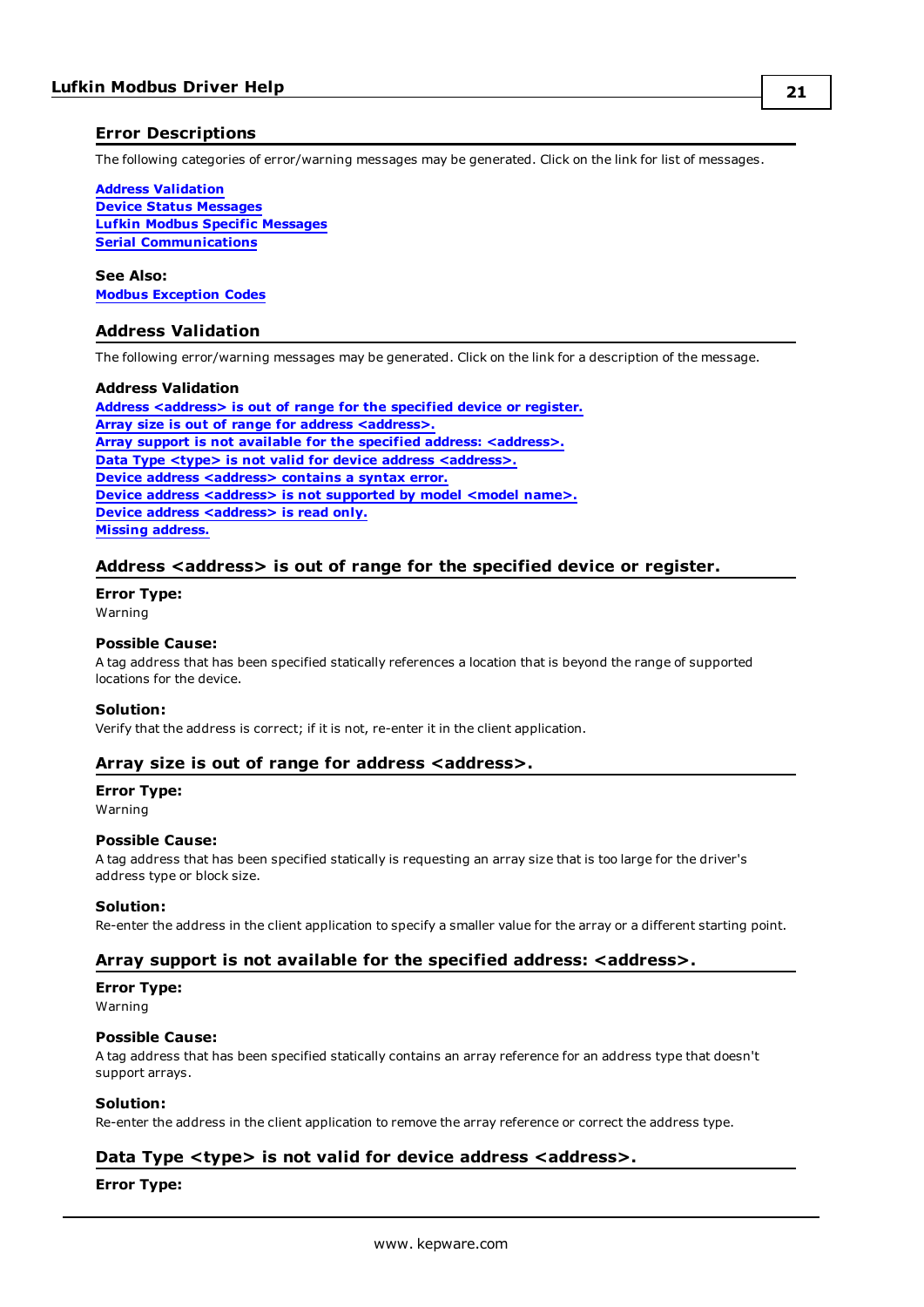#### Warning

#### **Possible Cause:**

A tag address that has been specified statically has been assigned an invalid data type.

#### **Solution:**

<span id="page-21-0"></span>Modify the requested data type in the client application.

#### **Device address <address> contains a syntax error.**

#### **Error Type:**

Warning

#### **Possible Cause:**

A tag address that has been specified statically contains one or more invalid characters.

#### **Solution:**

<span id="page-21-1"></span>Re-enter the address in the client application.

## **Device address <address> is not supported by model <model name>.**

#### **Error Type:**

Warning

#### **Possible Cause:**

A tag address that has been specified statically references a location that is valid for the communications protocol but not supported by the target device.

#### **Solution:**

Verify that the address is correct; if it is not, re-enter it in the client application. Also verify that the selected model name for the device is correct.

#### <span id="page-21-2"></span>**Device address <address>** is read only.

#### **Error Type:**

Warning

#### **Possible Cause:**

A tag address that has been specified statically has a requested access mode that is not compatible with what the device supports for that address.

#### **Solution:**

<span id="page-21-3"></span>Change the access mode in the client application.

## **Missing address**

#### **Error Type:**

Warning

#### **Possible Cause:**

A tag address that has been specified statically has no length.

# **Solution:**

<span id="page-21-4"></span>Re-enter the address in the client application.

#### **Serial Communications**

The following error/warning messages may be generated. Click on the link for a description of the message.

#### **Serial Communications**

**[COMn](#page-22-0) does not exist. COMn is in use by another [application.](#page-22-1) Error [opening](#page-22-2) COMn [OS Error == <OS Error ID>]. Serial [communications](#page-22-3) error on channel <channel name> [<error mask>]. Unable to set comm [parameters](#page-23-0) on COMn [OS Error == <OS Error ID>].**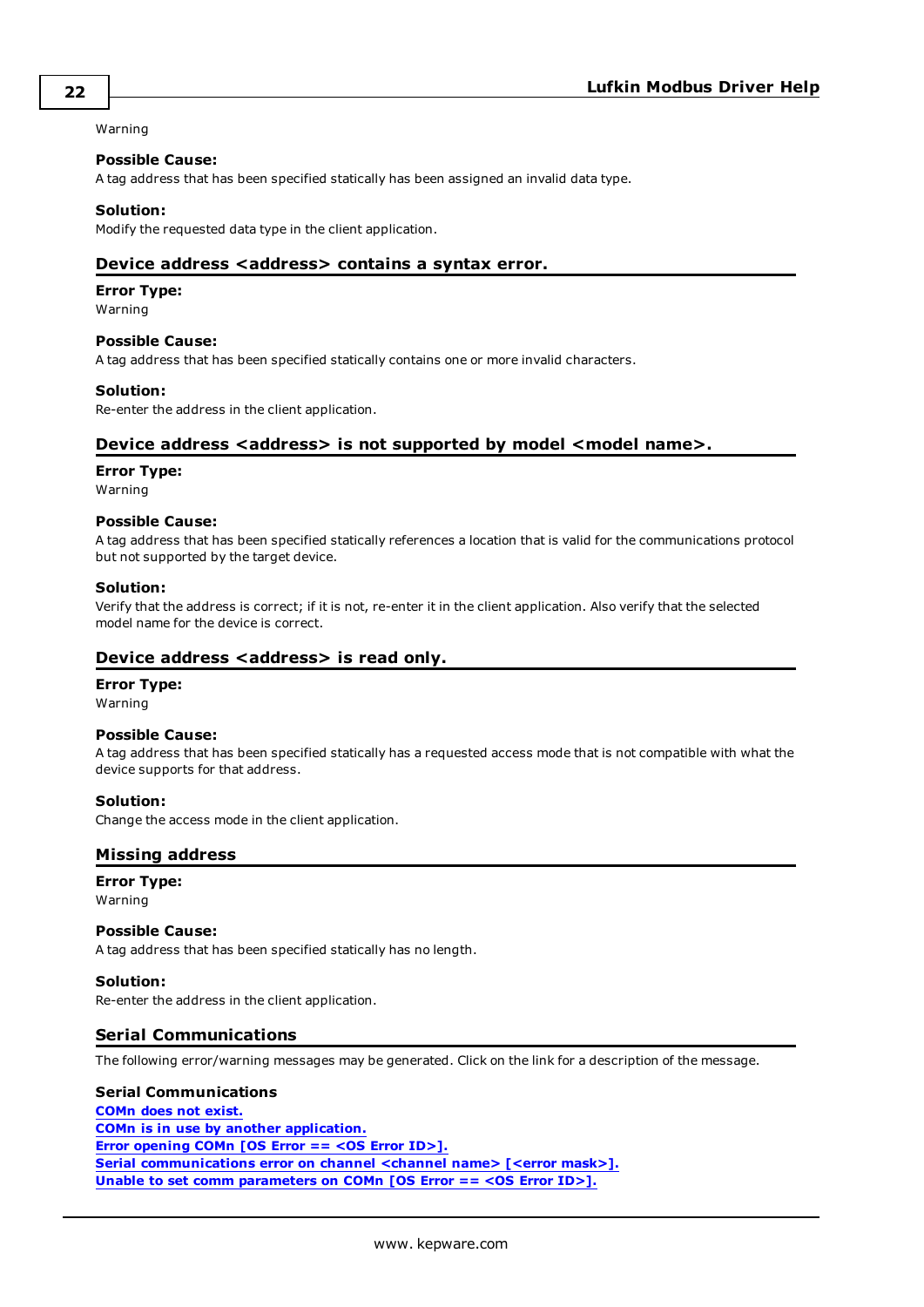# <span id="page-22-0"></span>**COMn does not exist.**

# **Error Type:**

Fatal

# **Possible Cause:**

The specified COM port is not present on the target computer.

#### **Solution:**

<span id="page-22-1"></span>Verify that the proper COM port has been selected.

# **COMn is in use by another application.**

# **Error Type:**

Fatal

#### **Possible Cause:**

The serial port assigned to a device is being used by another application.

#### **Solution:**

- 1. Verify that the correct port has been assigned to the channel.
- 2. Verify that only one copy of the current project is running.

# <span id="page-22-2"></span>**Error opening COMn [OS Error == <OS Error ID>].**

#### **Error Type:**

Fatal

#### **Possible Cause:**

The specified COM port could not be opened due to an internal hardware or software problem on the target computer.

#### **Solution:**

<span id="page-22-3"></span>Verify that the COM port is functional and may be accessed by other Windows applications.

## **Serial communications error on channel <channel name> [<error mask>].**

#### **Error Type:**

Serious

## **Error Mask Definitions:**

- <span id="page-22-4"></span>**B** = Hardware break detected.
- **F** = Framing error.
- <span id="page-22-5"></span> $E = I/O$  error.
- **O** = Character buffer overrun.
- <span id="page-22-6"></span>**R** = RX buffer overrun.
- **P** = Received byte parity error. **T** = TX buffer full.

# **Possible Cause:**

- 1. The serial connection between the device and the Host PC is bad.
- 2. The communications parameters for the serial connection are incorrect.

#### **Solution:**

- 1. Verify the cabling between the PC and the PLC device.
- 2. Verify that the specified communications parameters match those of the device.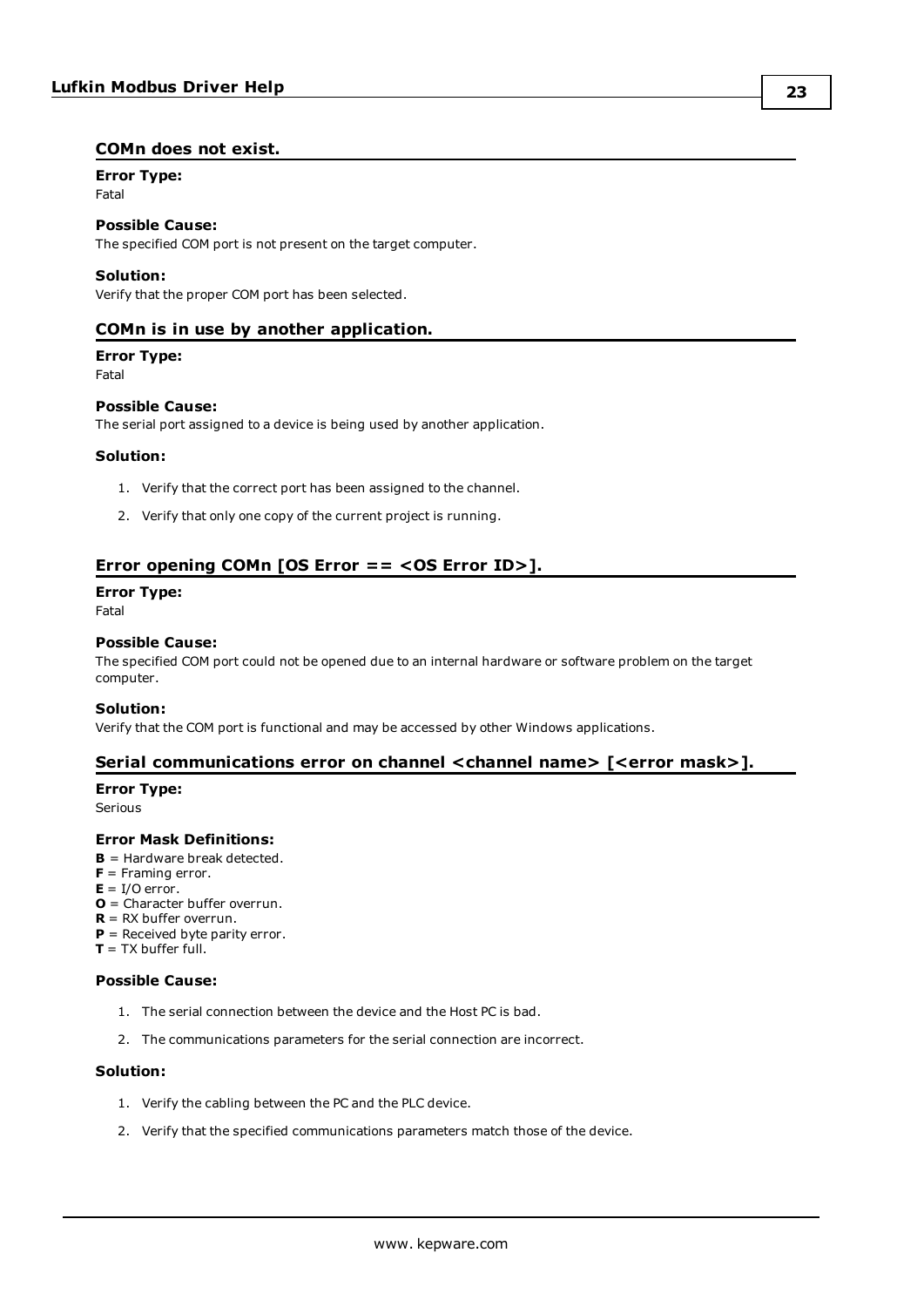# <span id="page-23-0"></span>**Unable to set comm parameters on COMn [OS Error == <OS Error ID>].**

### **Error Type:**

Fatal

# **Possible Cause:**

The serial parameters for the specified COM port are not valid.

## **Solution:**

<span id="page-23-1"></span>Verify the serial parameters and make any necessary changes.

# **Device Status Messages**

The following error/warning messages may be generated. Click on the link for a description of the message.

#### **Device Status Messages**

**Device <device name> is not [responding.](#page-23-2) Unable to write to [<address>](#page-23-3) on device <device name>. Unable to write to address [<address>](#page-24-0) on device <device>: Device responded with exception code [<code>.](#page-24-0) Write failed for <tag name> on device <device name>. Maximum path length of [<number>](#page-24-1) [characters](#page-24-1) exceeded.**

## <span id="page-23-2"></span>**Device <device name> is not responding.**

## **Error Type:**

Serious

#### **Possible Cause:**

- 1. The serial connection between the device and the Host PC is broken.
- 2. The communications parameters for the serial connection are incorrect.
- 3. The named device may have been assigned an incorrect Network ID.
- 4. The response from the device took longer to receive than the amount of time specified in the "Request Timeout" device setting.

#### **Solution:**

- 1. Verify the cabling between the PC and the PLC device.
- 2. Verify that the specified communications parameters match those of the device.
- 3. Verify that the Network ID given to the named device matches that of the actual device.
- 4. Increase the Request Timeout setting so that the entire response can be handled.

# <span id="page-23-3"></span>**Unable to write to <address> on device <device name>.**

#### **Error Type:**

Serious

#### **Possible Cause:**

- 1. The serial connection between the device and the host PC is broken.
- 2. The communications parameters for the serial connection are incorrect.
- 3. The named device may have been assigned an incorrect network ID.

### **Solution:**

- 1. Verify the cabling between the PC and the PLC device.
- 2. Verify that the specified communications parameters match those of the device.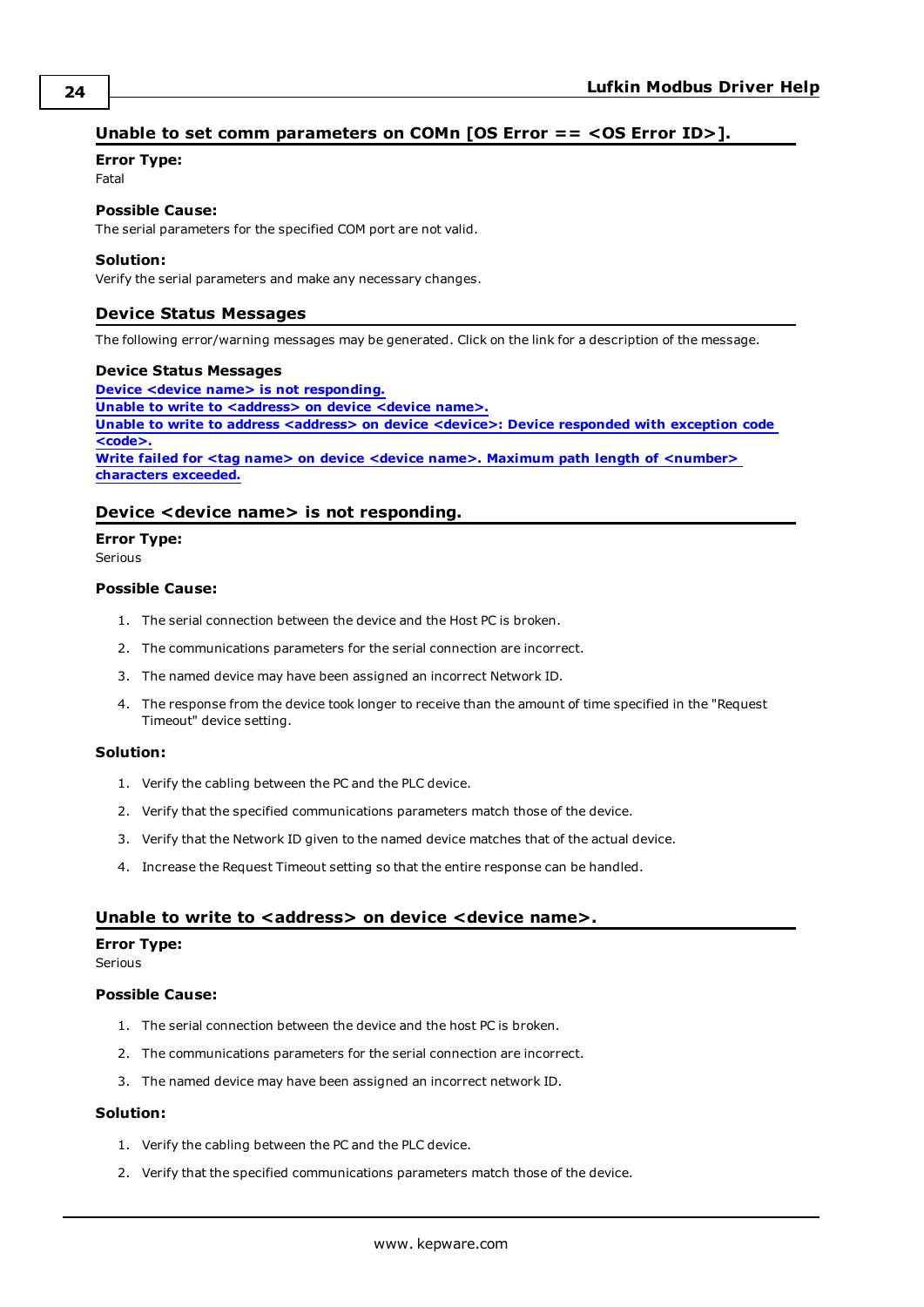3. Verify that the Network ID given to the named device matches that of the actual device.

# <span id="page-24-0"></span>**Unable to write to address <address> on device <device>: Device responded with exception code <code>.**

**Error Type:** Warning

#### **Possible Cause:**

See **Modbus [Exception](#page-26-0) Codes** for a description of the exception code.

# **Solution:**

<span id="page-24-1"></span>See **Modbus [Exception](#page-26-0) Codes**.

# **Write failed for <tag name> on device <device name>. Maximum path length of <number> exceeded.**

#### **Error Type:**

Warning

## **Possible Cause:**

Path length is limited to the indicated number of characters.

#### **Solution:**

<span id="page-24-2"></span>Devise a shorter path.

#### **Lufkin Modbus Specific Messages**

The following error/warning messages may be generated. Click on the link for a description of the message.

#### **Lufkin Modbus Specific Messages**

**Bad address in block [<start address> to <end [address>\]](#page-24-3) on device <device name>. Bad array spanning [\[<address>](#page-24-4) to <address>] on device <device>.**

# <span id="page-24-3"></span>**Bad address in block [<start address> to <end address>] on device <device name>.**

#### **Error Type:**

Serious

#### **Possible Cause:**

- 1. An attempt has been made to reference a nonexistent location in the specified device.
- 2. An attempt has been made to read more registers than allowed by the protocol.

#### **Solution:**

- 1. Verify the tags assigned to addresses in the specified range on the device and eliminate ones that reference invalid locations.
- 2. Decrease the register **[block](#page-7-0) size** value to 125.

#### **See Also: Error [Handling](#page-11-0) [Block](#page-7-0) Sizes**

# <span id="page-24-4"></span>Bad array spanning [<address> to <address>] on device <device>.

**Error Type:** Serious

# **Possible Cause:**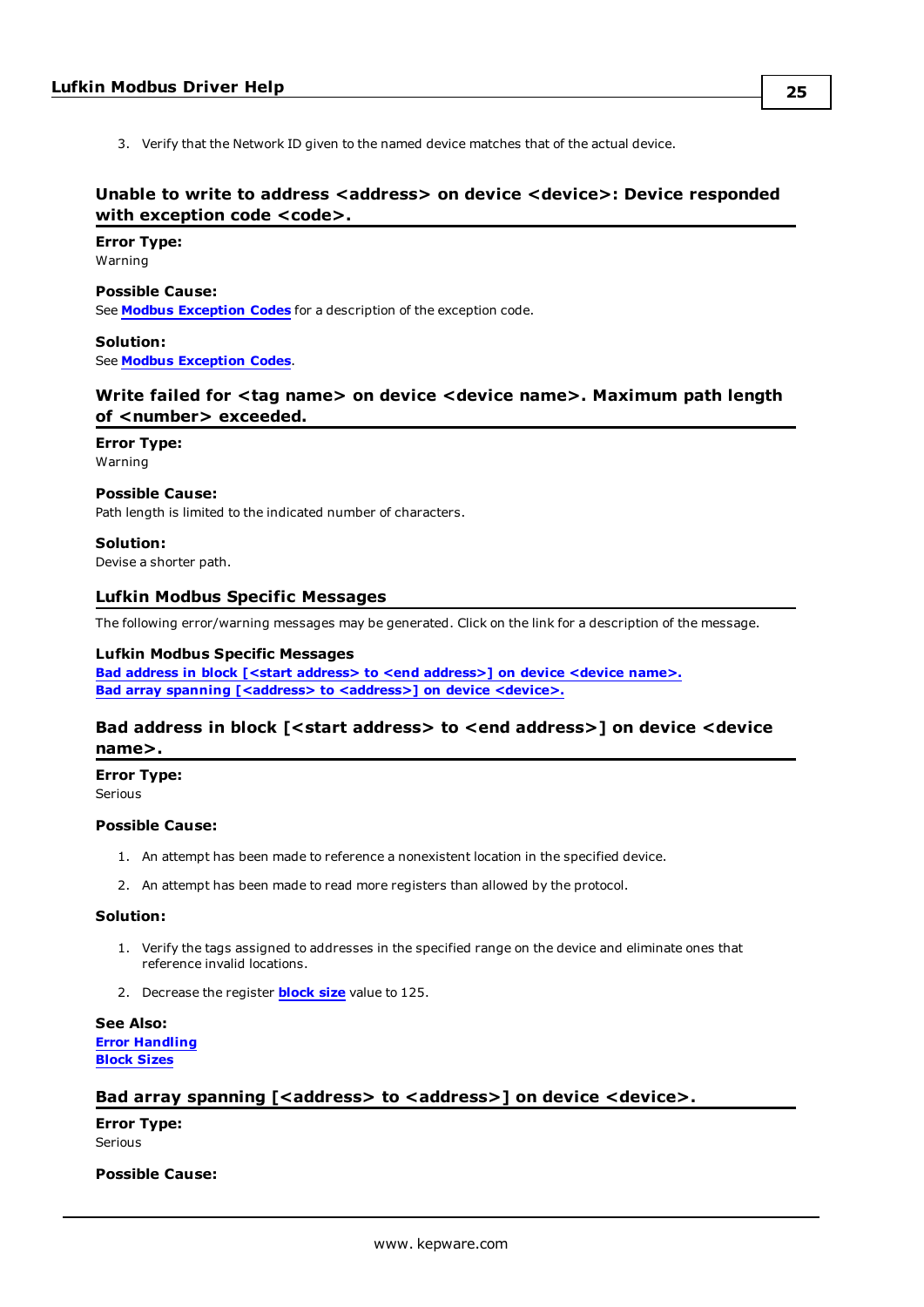- 1. An attempt has been made to reference a nonexistent location in the specified device.
- 2. An attempt has been made to read more registers than allowed by the protocol.

#### **Solution:**

- 1. Verify that all the register addresses requested in the array exist in the device and reduce the array size such that only valid addresses (that exist in the device) are requested by the array.
- 2. Reduce the array size value to 125.

**See Also: Error [Handling](#page-11-0) [Block](#page-7-0) Sizes**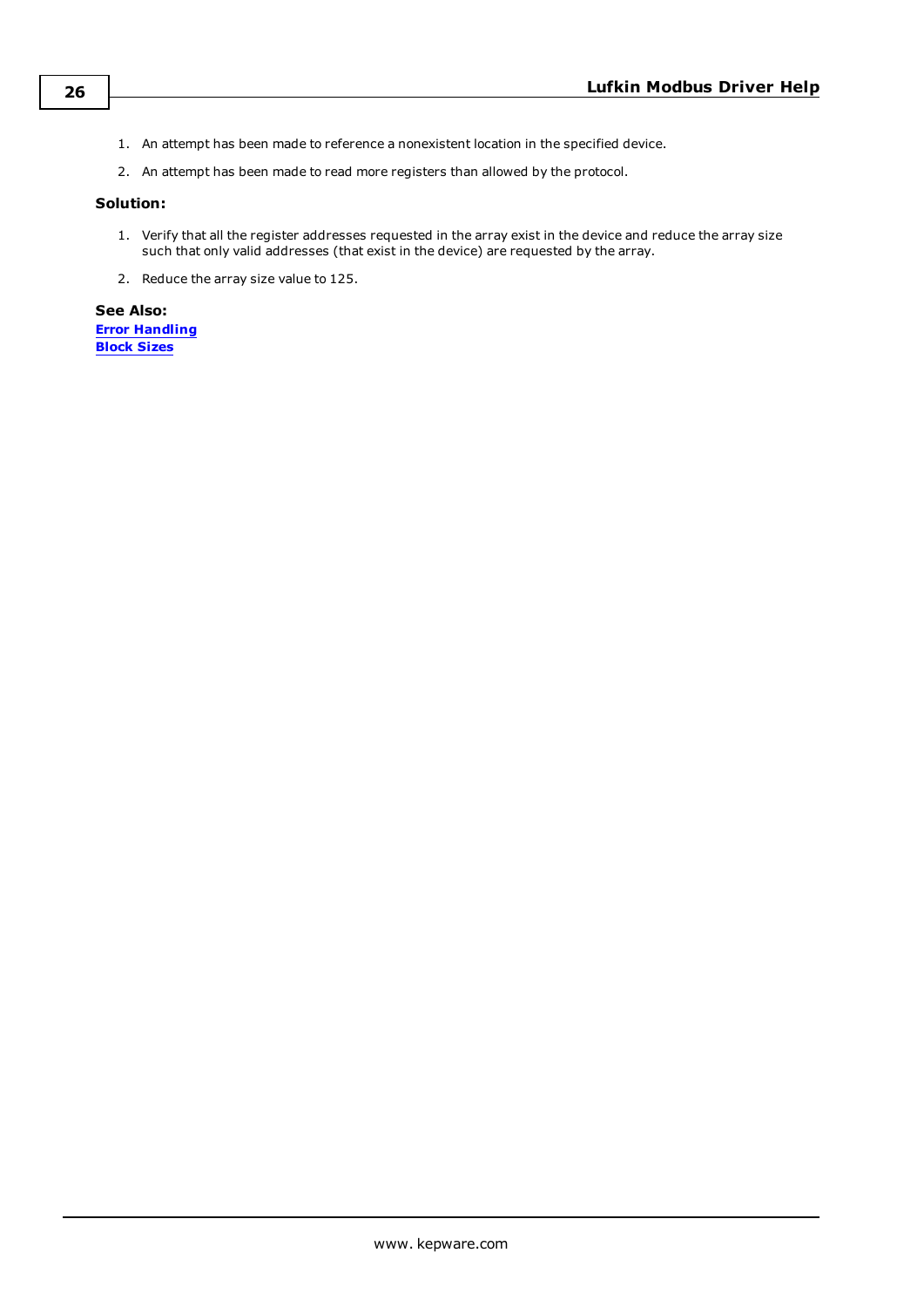# <span id="page-26-0"></span>**Modbus Exception Codes**

The following data is from Modbus Application Protocol Specifications documentation.

| <b>Code Dec/Hex</b> | <b>Name</b>                                                                  | <b>Meaning</b>                                                                                                                                                                                                                                                                                                                                                                                                                                                                                            |
|---------------------|------------------------------------------------------------------------------|-----------------------------------------------------------------------------------------------------------------------------------------------------------------------------------------------------------------------------------------------------------------------------------------------------------------------------------------------------------------------------------------------------------------------------------------------------------------------------------------------------------|
| 01/0x01             | <b>ILLEGAL</b><br><b>FUNCTION</b>                                            | The function code received in the query is not an allowable action for<br>the server (or slave). This may be because the function code is only<br>applicable to newer devices, and was not implemented in the unit<br>selected. It could also indicate that the server (or slave) is in the<br>wrong state to process a request of this type, for example, because it<br>is unconfigured and is being asked to return register values.                                                                    |
| 02/0x02             | <b>ILLEGAL DATA</b><br><b>ADDRESS</b>                                        | The data address received in the query is not an allowable address<br>for the server (or slave). More specifically, the combination of<br>reference number and transfer length is invalid. For a controller with<br>100 registers, a request with offset 96 and length 4 would succeed.<br>A request with offset 96 and length 5 will generate exception 02.                                                                                                                                              |
| 03/0x03             | <b>ILLEGAL DATA</b><br><b>VALUE</b>                                          | A value contained in the query data field is not an allowable value for<br>server (or slave). This indicates a fault in the structure of the<br>remainder of a complex request, such as that the implied length is<br>incorrect. It specifically does not mean that a data item submitted for<br>storage in a register has a value outside the expectation of the<br>application program, since the MODBUS protocol is unaware of the<br>significance of any particular value of any particular register. |
| 04/0x04             | <b>SLAVE DEVICE</b><br><b>FAILURE</b>                                        | An unrecoverable error occurred while the server (or slave) was<br>attempting to perform the requested action.                                                                                                                                                                                                                                                                                                                                                                                            |
| 05/0x05             | <b>ACKNOWLEDGE</b>                                                           | The slave has accepted the request and is processing it, but a long<br>duration of time will be required to do so. This response is returned<br>to prevent a timeout error from occurring in the master. The master<br>can next issue a Poll Program Complete message to determine if<br>processing is completed.                                                                                                                                                                                         |
| 06/0x06             | <b>SLAVE DEVICE</b><br><b>BUSY</b>                                           | The slave is engaged in processing a long-duration program<br>command. The master should retransmit the message later when the<br>slave is free.                                                                                                                                                                                                                                                                                                                                                          |
| 07/0x07             | <b>NEGATIVE</b><br><b>ACKNOWLEDGE</b>                                        | The slave cannot perform the program function received in the query.<br>This code is returned for an unsuccessful programming request<br>using function code 13 or 14 decimal. The master should request<br>diagnostic or error information from the slave.                                                                                                                                                                                                                                               |
| 08/0x08             | <b>MEMORY PARITY</b><br><b>ERROR</b>                                         | The slave attempted to read extended memory, but detected a parity<br>error in the memory. The master can retry the request, but service<br>may be required on the slave device.                                                                                                                                                                                                                                                                                                                          |
| 10/0x0A             | <b>GATEWAY PATH</b><br><b>UNAVAILABLE</b>                                    | Specialized use in conjunction with gateways indicates that the<br>gateway was unable to allocate an internal communication path from<br>the input port to the output port for processing the request. This<br>usually means that the gateway is misconfigured or overloaded.                                                                                                                                                                                                                             |
| 11/0x0B             | <b>GATEWAY</b><br><b>TARGET DEVICE</b><br><b>FAILED TO</b><br><b>RESPOND</b> | Specialized use in conjunction with gateways indicates that no<br>response was obtained from the target device. This usually means<br>that the device is not present on the network.                                                                                                                                                                                                                                                                                                                      |

**Note:** For this driver, the terms Slave and Unsolicited are used interchangeably.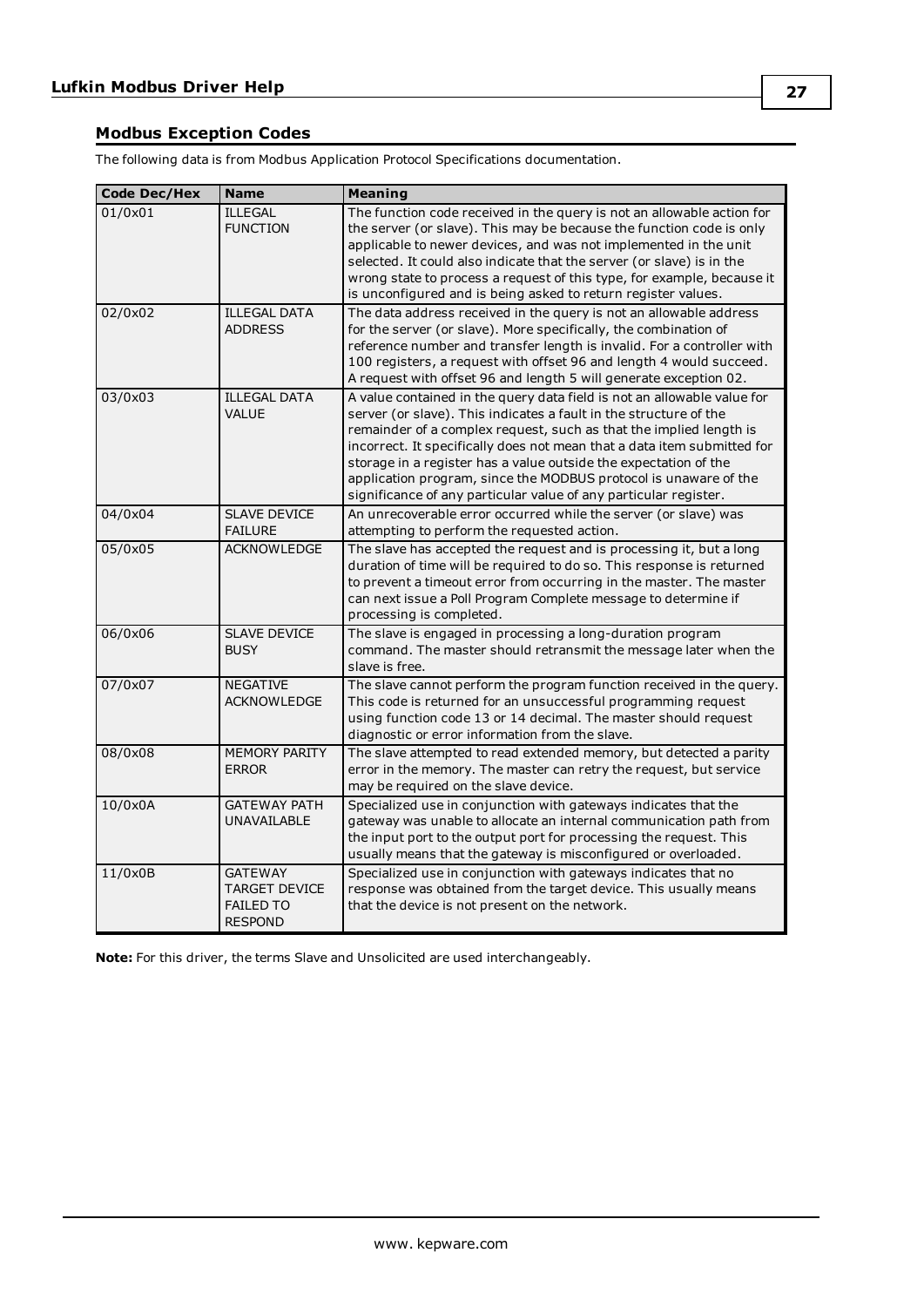# <span id="page-27-0"></span>**Index**

# **A**

Address <address> is out of range for the specified device or register. [21](#page-20-2) Address Descriptions [17](#page-16-0) Address Validation [21](#page-20-1) Array size is out of range for address <address>. [21](#page-20-3) Array support is not available for the specified address: <address>. [21](#page-20-4)

# **B**

```
25
25
BCD 16
Block Size 6
Block Sizes 8
Boolean 16
```
# **C**

Cable Diagram [7](#page-6-0) Card Settings [13](#page-12-0) Channel Setup [5](#page-4-0) Channels, maximum [6](#page-5-0) COMn does not exist. [23](#page-22-0) COMn is in use by another application. [23](#page-22-1)

# **D**

```
Data Encoding Settings 9
21
Data Types Description 16
Device <device name> is not responding. 24
22
22
22
Device ID 6
Device Status Messages 24
Devices, maximum 6
DWord 16
```
# **E**

Error Descriptions [21](#page-20-0) Error Handling [12](#page-11-0) Error opening COMn [OS Error == <OS Error ID>]. [23](#page-22-2)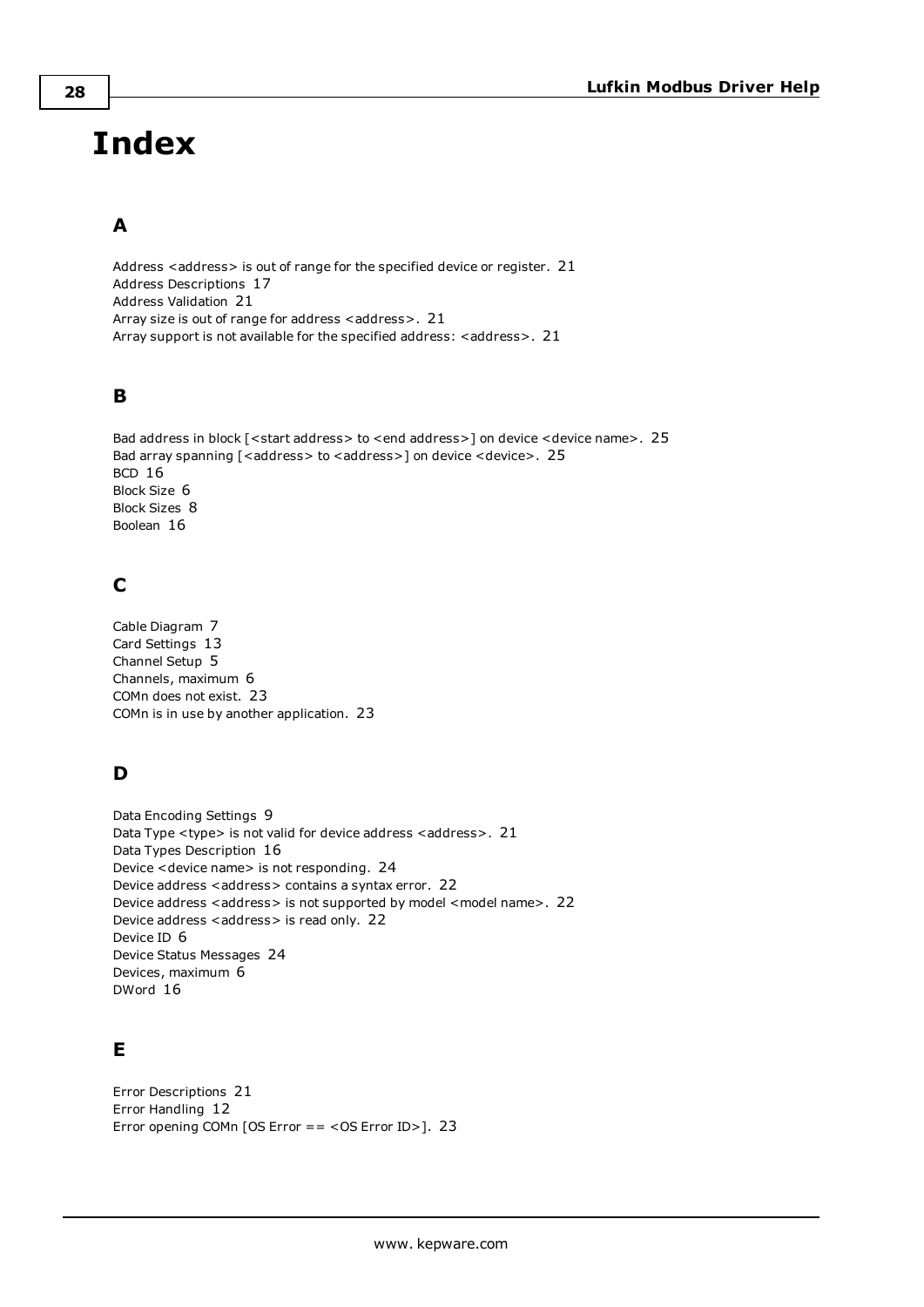# **F**

Framing [10](#page-9-0), [23](#page-22-4)

# **L**

LBCD [16](#page-15-4) Long [16](#page-15-5) Lufkin Modbus Specific Messages [25](#page-24-2)

# **M**

Missing address [22](#page-21-3) Modbus Exception Codes [27](#page-26-0) Modem Setup [7](#page-6-1)

# **N**

Network [6](#page-5-2)

# **O**

Overrun [23](#page-22-5) Overview [4](#page-3-1)

# **P**

Parity [23](#page-22-6)

# **S**

Serial Communications [22](#page-21-4) Serial communications error on channel <channel name> [<error mask>]. [23](#page-22-3) Short [16](#page-15-6) Statistics Items [19](#page-18-0)

# **T**

Tag Import [15](#page-14-0)

# **U**

Unable to set comm parameters on COMn [OS Error == <OS Error ID>]. [24](#page-23-0) Unable to write to <address> on device <device name>. [24](#page-23-3)